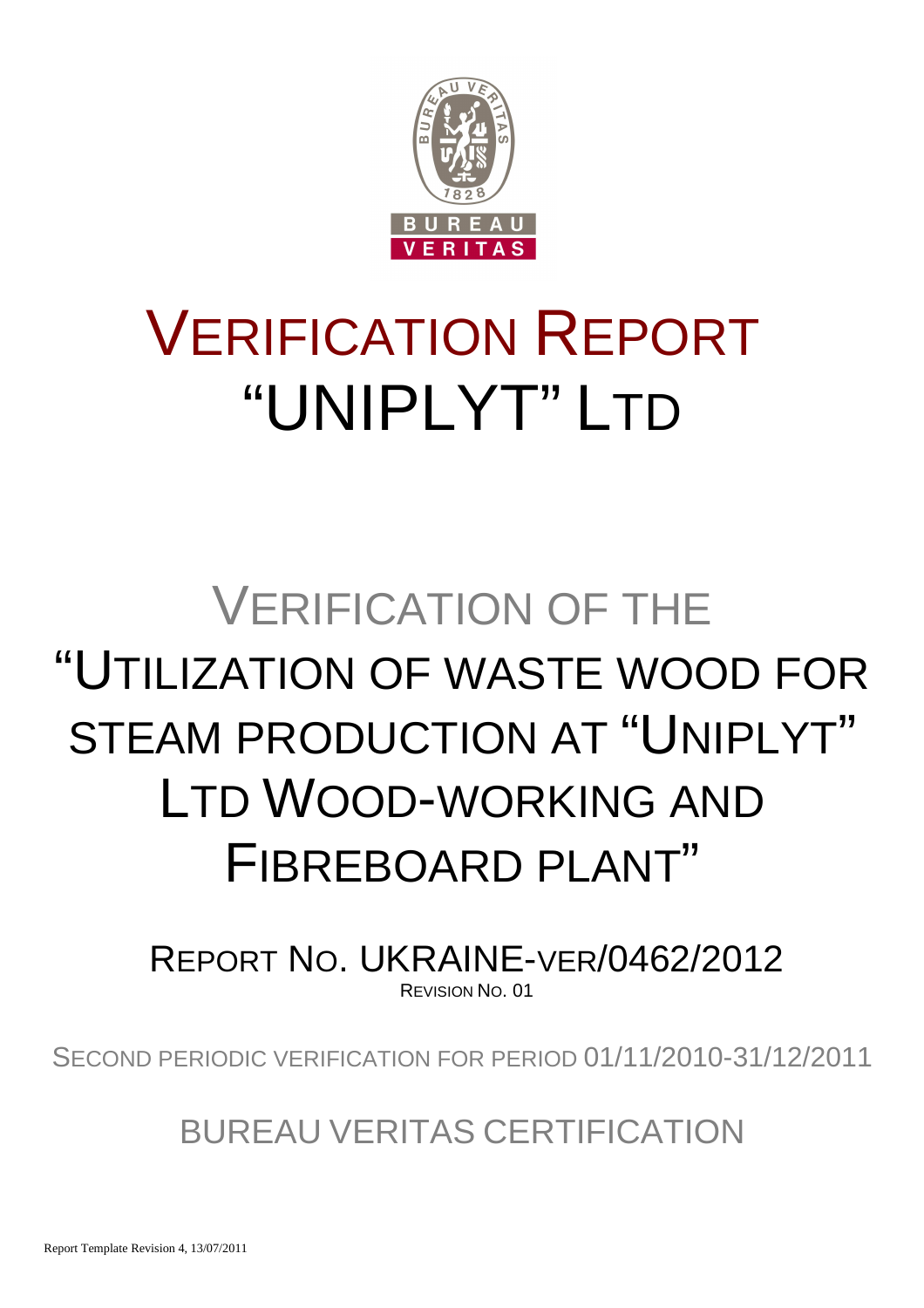

| Date of first issue:                                                                                                                                                                                                                                                                                                                                                                                                                                                                                                                                                                                                                                                                                                                                                                                                                                                                                                                                                                                                                                                                                                                                                                                                                                                                                                                                                                                                                                            | Organizational unit:               |               |                                                                                                                   |  |
|-----------------------------------------------------------------------------------------------------------------------------------------------------------------------------------------------------------------------------------------------------------------------------------------------------------------------------------------------------------------------------------------------------------------------------------------------------------------------------------------------------------------------------------------------------------------------------------------------------------------------------------------------------------------------------------------------------------------------------------------------------------------------------------------------------------------------------------------------------------------------------------------------------------------------------------------------------------------------------------------------------------------------------------------------------------------------------------------------------------------------------------------------------------------------------------------------------------------------------------------------------------------------------------------------------------------------------------------------------------------------------------------------------------------------------------------------------------------|------------------------------------|---------------|-------------------------------------------------------------------------------------------------------------------|--|
| 14/05/2012                                                                                                                                                                                                                                                                                                                                                                                                                                                                                                                                                                                                                                                                                                                                                                                                                                                                                                                                                                                                                                                                                                                                                                                                                                                                                                                                                                                                                                                      |                                    |               | <b>Bureau Veritas Certification</b>                                                                               |  |
| Client:                                                                                                                                                                                                                                                                                                                                                                                                                                                                                                                                                                                                                                                                                                                                                                                                                                                                                                                                                                                                                                                                                                                                                                                                                                                                                                                                                                                                                                                         | <b>Holding SAS</b><br>Client ref.: |               |                                                                                                                   |  |
| "Uniplyt" Ltd                                                                                                                                                                                                                                                                                                                                                                                                                                                                                                                                                                                                                                                                                                                                                                                                                                                                                                                                                                                                                                                                                                                                                                                                                                                                                                                                                                                                                                                   |                                    |               | Joao Rodriques Markes Batista                                                                                     |  |
| Summary:<br>Bureau Veritas Certification has made the 2 <sup>nd</sup> periodic verification of the "Utilization of waste wood for steam<br>production at "Uniplyt" Ltd Wood-working and Fibreboard plant", Jl Registration Reference Number<br>UA1000220, project of "Uniplyt" Ltd located in Vygoda village, Dolyna district, Ivano-Frankivsk region, Ukraine,<br>and applying the methodology AM0036 version 2.1, on the basis of UNFCCC criteria for the JI, as well as<br>criteria given to provide for consistent project operations, monitoring and reporting. UNFCCC criteria refer to<br>Article 6 of the Kyoto Protocol, the JI rules and modalities and the subsequent decisions by the JI Supervisory<br>Committee, as well as the host country criteria.<br>The verification scope is defined as a periodic independent review and ex post determination by the Accredited<br>Entity of the monitored reductions in GHG emissions during defined verification period, and consisted of the<br>following three phases: i) desk review of the monitoring report against project design and the baseline and<br>monitoring plan; ii) follow-up interviews with project stakeholders; iii) resolution of outstanding issues and the<br>issuance of the final verification report and opinion. The overall verification, from Contract Review to<br>Verification Report & Opinion, was conducted using Bureau Veritas Certification internal procedures. |                                    |               |                                                                                                                   |  |
| The first output of the verification process is a list of Clarification, Corrective Actions Requests, Forward<br>Actions Requests (CR, CAR and FAR), presented in Appendix A.                                                                                                                                                                                                                                                                                                                                                                                                                                                                                                                                                                                                                                                                                                                                                                                                                                                                                                                                                                                                                                                                                                                                                                                                                                                                                   |                                    |               |                                                                                                                   |  |
| In summary, Bureau Veritas Certification confirms that the project is implemented as planned and described in<br>approved project design documents. Installed equipment being essential for generating emission reduction<br>runs reliably and is calibrated appropriately. The monitoring system is in place and the project is generating<br>GHG emission reductions. The GHG emission reduction is calculated accurately and without material errors,<br>omissions, or misstatements, and the ERUs issued totalize 42890 tonnes of CO2 equivalent for the monitoring<br>period from 01/11/2010 to 31/12/2012.                                                                                                                                                                                                                                                                                                                                                                                                                                                                                                                                                                                                                                                                                                                                                                                                                                                |                                    |               |                                                                                                                   |  |
| Report No.:<br>UKRAINE-ver/0476/2012<br>JI                                                                                                                                                                                                                                                                                                                                                                                                                                                                                                                                                                                                                                                                                                                                                                                                                                                                                                                                                                                                                                                                                                                                                                                                                                                                                                                                                                                                                      | Subject Group:                     |               |                                                                                                                   |  |
| Project title:<br>"Utilization of waste wood for steam production at<br>"Uniplyt" Ltd Wood-working and Fibreboard plant"                                                                                                                                                                                                                                                                                                                                                                                                                                                                                                                                                                                                                                                                                                                                                                                                                                                                                                                                                                                                                                                                                                                                                                                                                                                                                                                                        |                                    |               |                                                                                                                   |  |
| Work carried out by:<br>fortra<br>Oleg Skoblyk - Team Leader, Lead verifier<br>Vyacheslav Yeriomin - Team Member, verifier                                                                                                                                                                                                                                                                                                                                                                                                                                                                                                                                                                                                                                                                                                                                                                                                                                                                                                                                                                                                                                                                                                                                                                                                                                                                                                                                      |                                    |               |                                                                                                                   |  |
| Work reviewed by:<br>Ivan Sokolov - Technical Reviewer<br>Volodymyr Kulish – Technical Speciálist<br>Work approved by:<br>Ivan Sokolov - Operational Managering                                                                                                                                                                                                                                                                                                                                                                                                                                                                                                                                                                                                                                                                                                                                                                                                                                                                                                                                                                                                                                                                                                                                                                                                                                                                                                 | veritas<br>Rureau                  | Certification | -No distribution without permission from the<br>Client or responsible organizational unit<br>Limited distribution |  |
| Date of this revision:<br>Rev. No.:<br>01<br>17/08/2012                                                                                                                                                                                                                                                                                                                                                                                                                                                                                                                                                                                                                                                                                                                                                                                                                                                                                                                                                                                                                                                                                                                                                                                                                                                                                                                                                                                                         | Number of pages:<br>28             |               | Unrestricted distribution                                                                                         |  |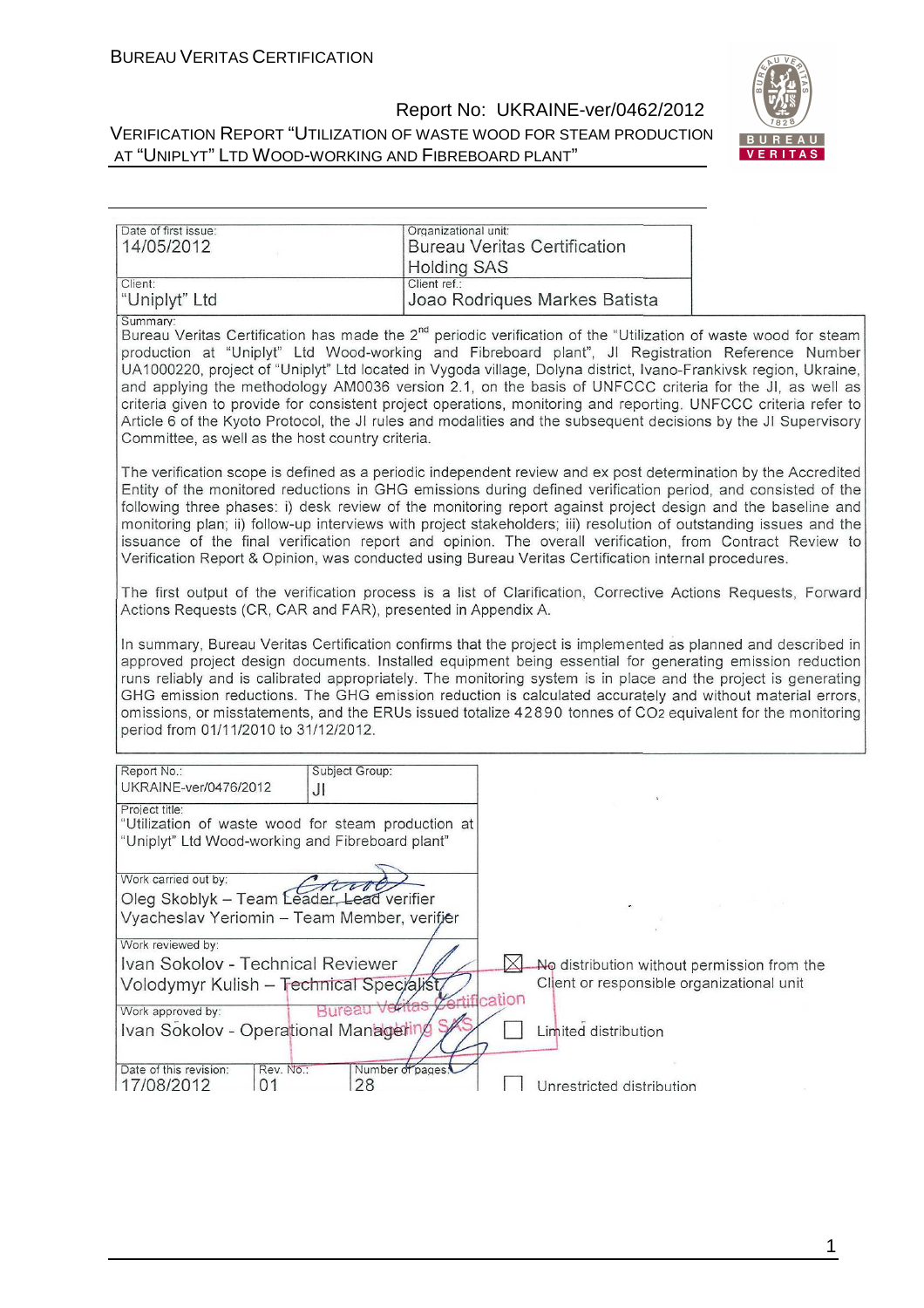# **Table of Contents Page 2018**

| $\overline{1}$ |                                                                                |                |
|----------------|--------------------------------------------------------------------------------|----------------|
| 1.1            | Objective                                                                      | 3              |
| 1.2            | Scope                                                                          | 3              |
| 1.3            | Verification Team                                                              | 3              |
| $\overline{2}$ |                                                                                |                |
| 2.1            | <b>Review of Documents</b>                                                     | $\overline{4}$ |
| 2.2            | Follow-up Interviews                                                           | $\overline{4}$ |
| 2.3            | Resolution of Clarification, Corrective and Forward Action Requests            | 5              |
| 3              |                                                                                |                |
| 3.1            | Remaining issues and FARs from previous verifications                          | 6              |
| 3.2            | Project approval by Parties involved (90-91)                                   | 6              |
| 3.3            | Project implementation (92-93)                                                 | 6              |
| 3.4            | Compliance of the monitoring plan with the monitoring methodology<br>$(94-98)$ | 8              |
| 3.5            | Revision of monitoring plan (99-100)                                           | 8              |
| 3.6            | Data management (101)                                                          | 8              |
| 3.7            | Verification regarding programmes of activities (102-110)                      | 9              |
| 4              |                                                                                |                |
| 5              |                                                                                |                |
|                |                                                                                |                |

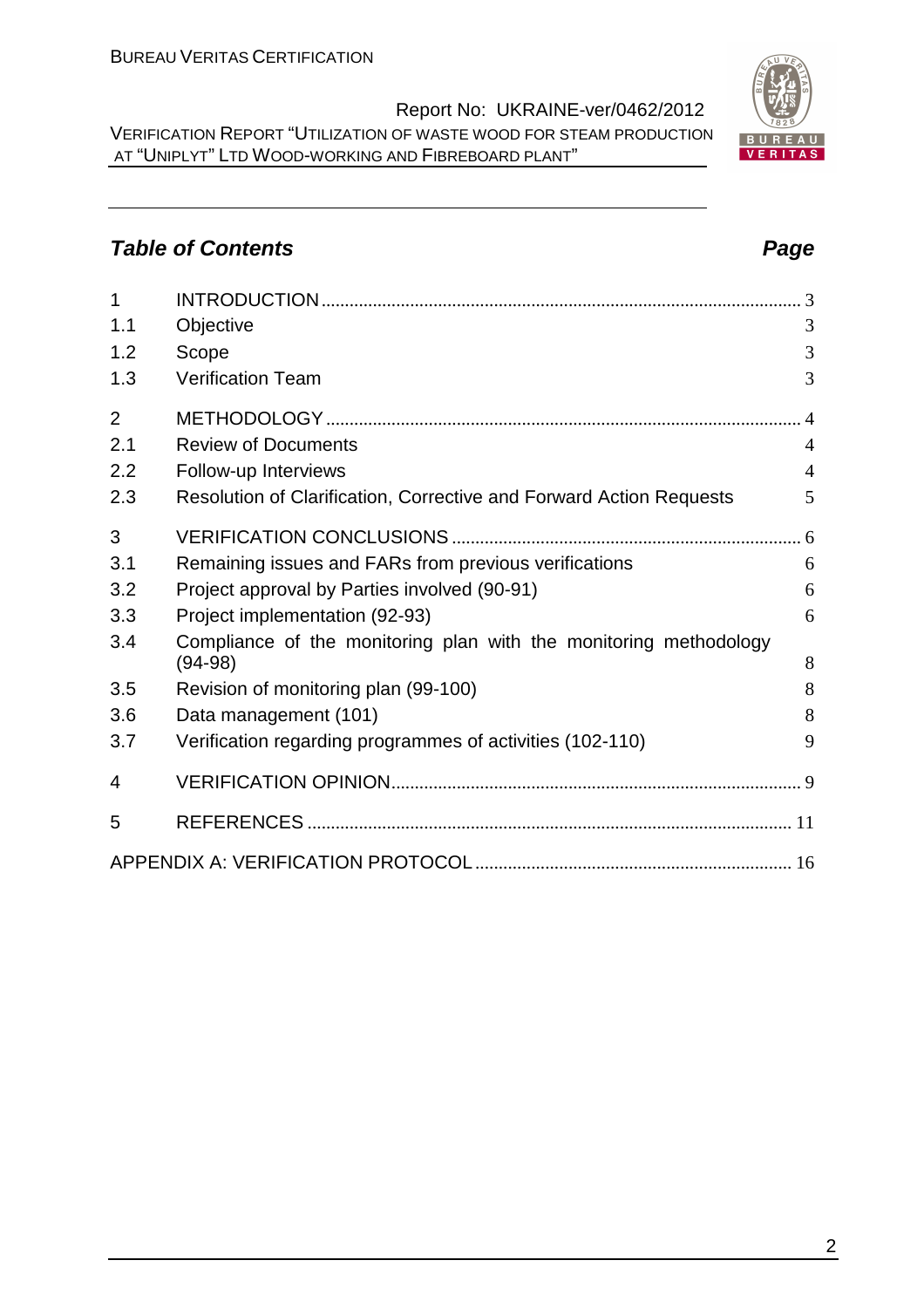

## **1 INTRODUCTION**

Uniplyt Ltd has commissioned Bureau Veritas Certification to verify the emissions reductions of its JI project "Utilization of waste wood for steam production at "Uniplyt" Ltd Wood-working and Fibreboard plant" (hereafter called "the project") at Vygoda village, Dolyna district, Ivano-Frankivsk region, Ukraine.

This report summarizes the findings of the verification of the project, performed on the basis of UNFCCC criteria, as well as criteria given to provide for consistent project operations, monitoring and reporting.

# **1.1 Objective**

Verification is the periodic independent review and ex post determination by the Accredited Independent Entity of the monitored reductions in GHG emissions during defined verification period.

The objective of verification can be divided in Initial Verification and Periodic Verification.

UNFCCC criteria refer to Article 6 of the Kyoto Protocol, the JI rules and modalities and the subsequent decisions by the JI Supervisory Committee, as well as the host country criteria.

# **1.2 Scope**

The verification scope is defined as an independent and objective review of the project design document, the project's baseline study, monitoring plan and monitoring report, and other relevant documents. The information in these documents is reviewed against Kyoto Protocol requirements, UNFCCC rules and associated interpretations.

The verification is not meant to provide any consulting towards the Client. However, stated requests for clarifications, corrective and/or forward actions may provide input for improvement of the project monitoring towards reductions in the GHG emissions.

# **1.3 Verification Team**

The verification team consists of the following personnel:

Oleg Skoblyk

Bureau Veritas Certification Team Leader, Climate Change Verifier

Vyacheslav Yeriomin

Bureau Veritas Certification Climate Change Verifier

This verification report was reviewed by: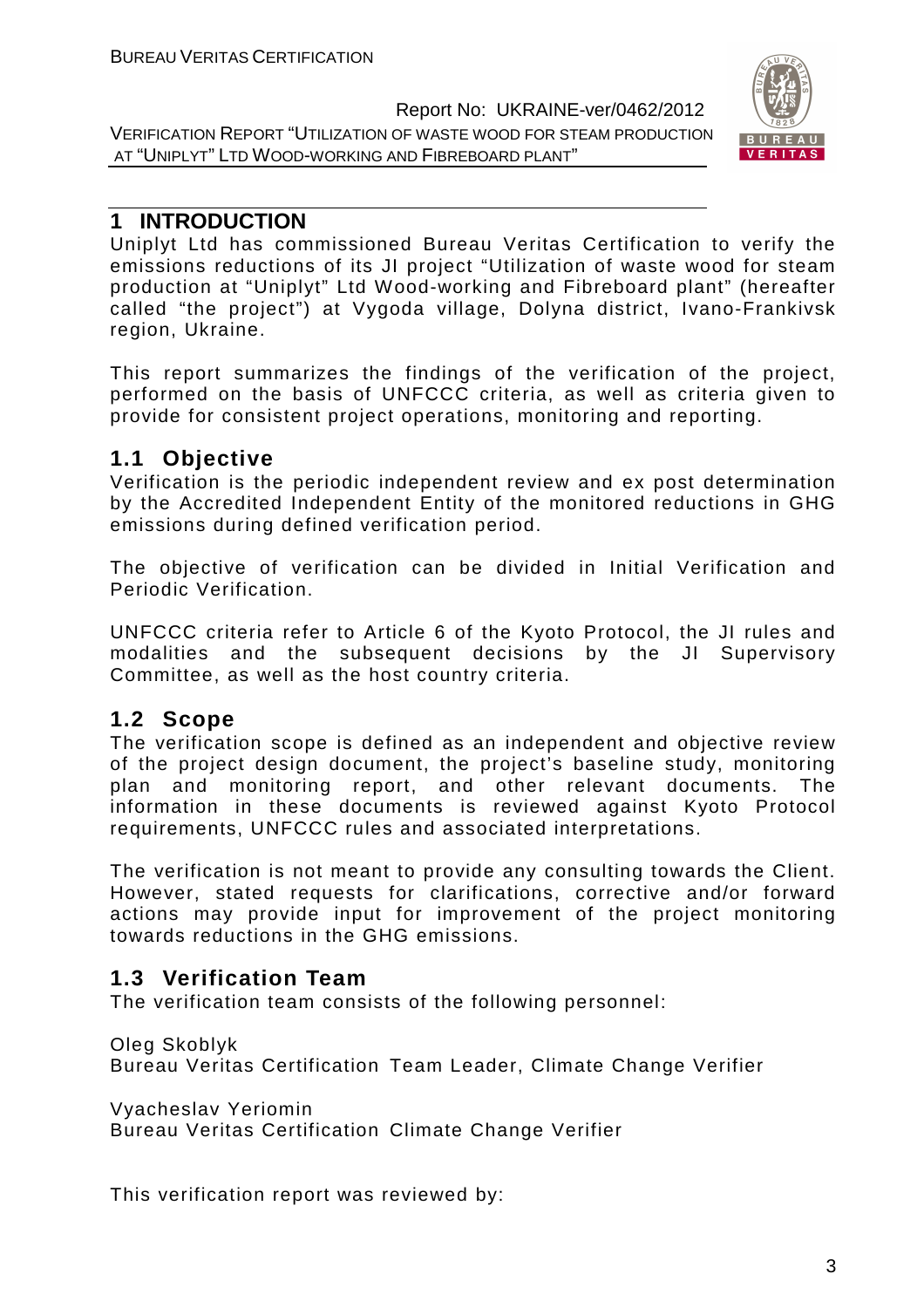

Ivan Sokolov Bureau Veritas Certification, Internal Technical Reviewer

Volodymyr Kulish Bureau Veritas Certification, Technical Specialist

# **2 METHODOLOGY**

The overall verification, from Contract Review to Verification Report & Opinion, was conducted using Bureau Veritas Certification internal procedures.

In order to ensure transparency, a verification protocol was customized for the project, according to the version 01 of the Joint Implementation Determination and Verification Manual, issued by the Joint Implementation Supervisory Committee at its 19 meeting on 04/12/2009. The protocol shows, in a transparent manner, criteria (requirements), means of verification and the results from verifying the identified criteria. The verification protocol serves the following purposes:

- It organizes, details and clarifies the requirements a JI project is expected to meet;
- It ensures a transparent verification process where the verifier will document how a particular requirement has been verified and the result of the verification.

The completed verification protocol is enclosed in Appendix A to this report.

### **2.1 Review of Documents**

The Monitoring Report (MR) submitted by "Uniplyt" Ltd and additional background documents related to the project design and baseline, i.e. country Law, Project Design Document (PDD), Approved CDM methodology AM0036 version 2.1 and/or Guidance on criteria for baseline setting and monitoring, Host party criteria, Kyoto Protocol, Clarifications on Verification Requirements to be Checked by an Accredited Independent Entity were reviewed.

The verification findings presented in this report relate to the Monitoring Report version 2.2 and project as described in the determined PDD.

# **2.2 Follow-up Interviews**

On 16/04/2012 Bureau Veritas Certification performed on-site interviews with project stakeholders to confirm selected information and to resolve issues identified in the document review. Representatives of "Uniplyt" Ltd and Scientific Engineering Centre "Biomass" were interviewed (see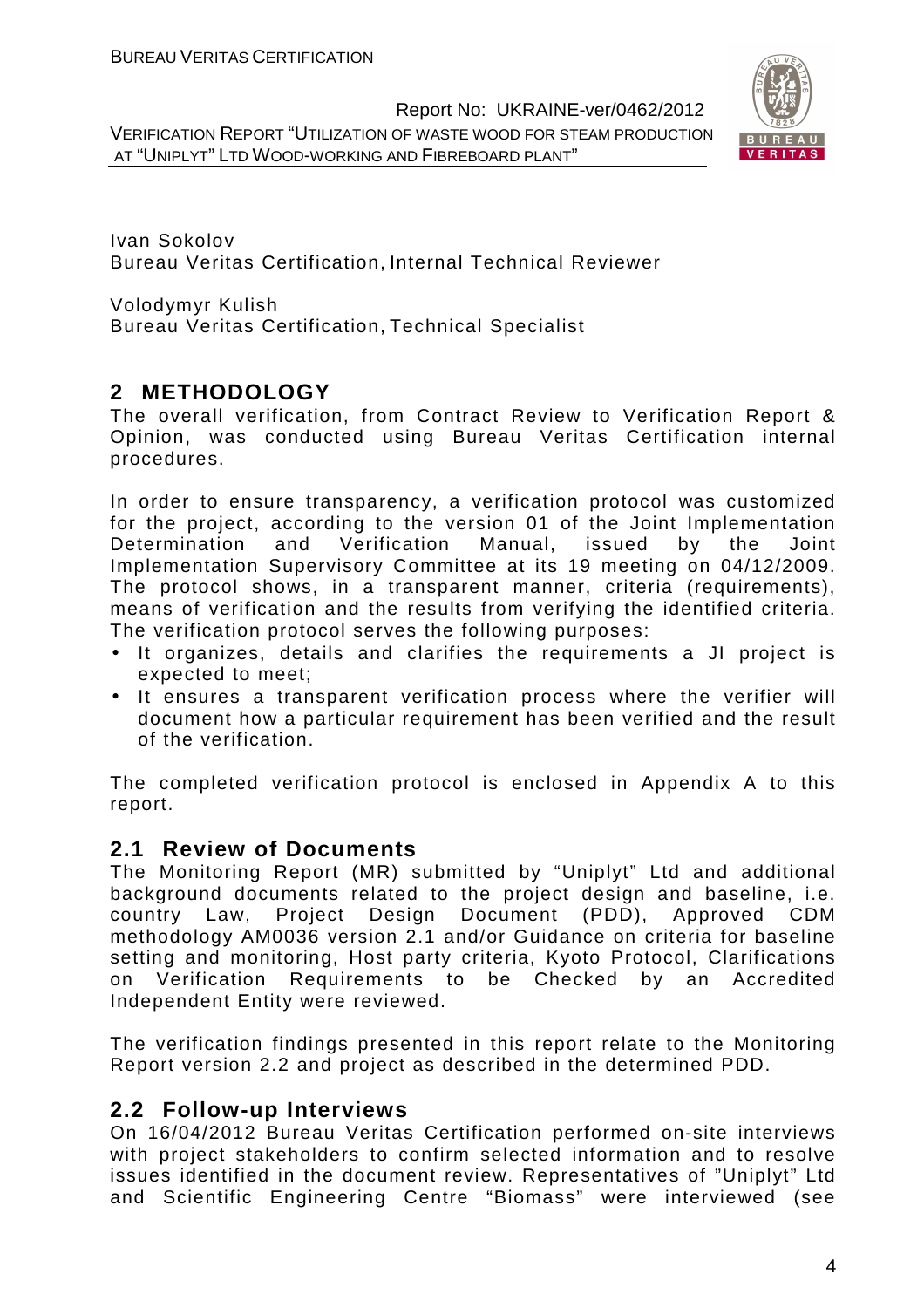

References). The main topics of the interviews are summarized in Table 1.

| Interview topics<br>Table 1 |
|-----------------------------|
|-----------------------------|

| <b>Interviewed</b><br>organization | <b>Interview topics</b>                              |
|------------------------------------|------------------------------------------------------|
| "Uniplyt" Ltd                      | - Organizational structure                           |
|                                    | - Responsibilities and authorities                   |
|                                    | - Roles and responsibilities for data collection and |
|                                    | processing                                           |
|                                    | - Installation of equipment                          |
|                                    | - Data logging, archiving and reporting              |
|                                    | - Metering equipment control                         |
|                                    | - Metering record keeping system, database           |
|                                    | - Training of personnel                              |
|                                    | - Quality management procedures and technology       |
|                                    | - Internal audits and check-ups                      |
| <b>CONSULTANT</b>                  | - Monitoring plan                                    |
| <b>Scientific Engineering</b>      | - Monitoring report                                  |
| Centre "Biomass"                   | - Deviations from PDD                                |
|                                    | <b>ERUs calculation model</b>                        |

# **2.3 Resolution of Clarification, Corrective and Forward Action Requests**

The objective of this phase of the verification is to raise the requests for corrective actions and clarification and any other outstanding issues that needed to be clarified for Bureau Veritas Certification positive conclusion on the GHG emission reduction calculation.

If the Verification Team, in assessing the monitoring report and supporting documents, identifies issues that need to be corrected, clarified or improved with regard to the monitoring requirements, it should raise these issues and inform the project participants of these issues in the form of:

(a) Corrective action request (CAR), requesting the project participants to correct a mistake that is not in accordance with the monitoring plan;

(b) Clarification request (CL), requesting the project participants to provide additional information for the Verification Team to assess compliance with the monitoring plan;

(c) Forward action request (FAR), informing the project participants of an issue, relating to the monitoring that needs to be reviewed during the next verification period.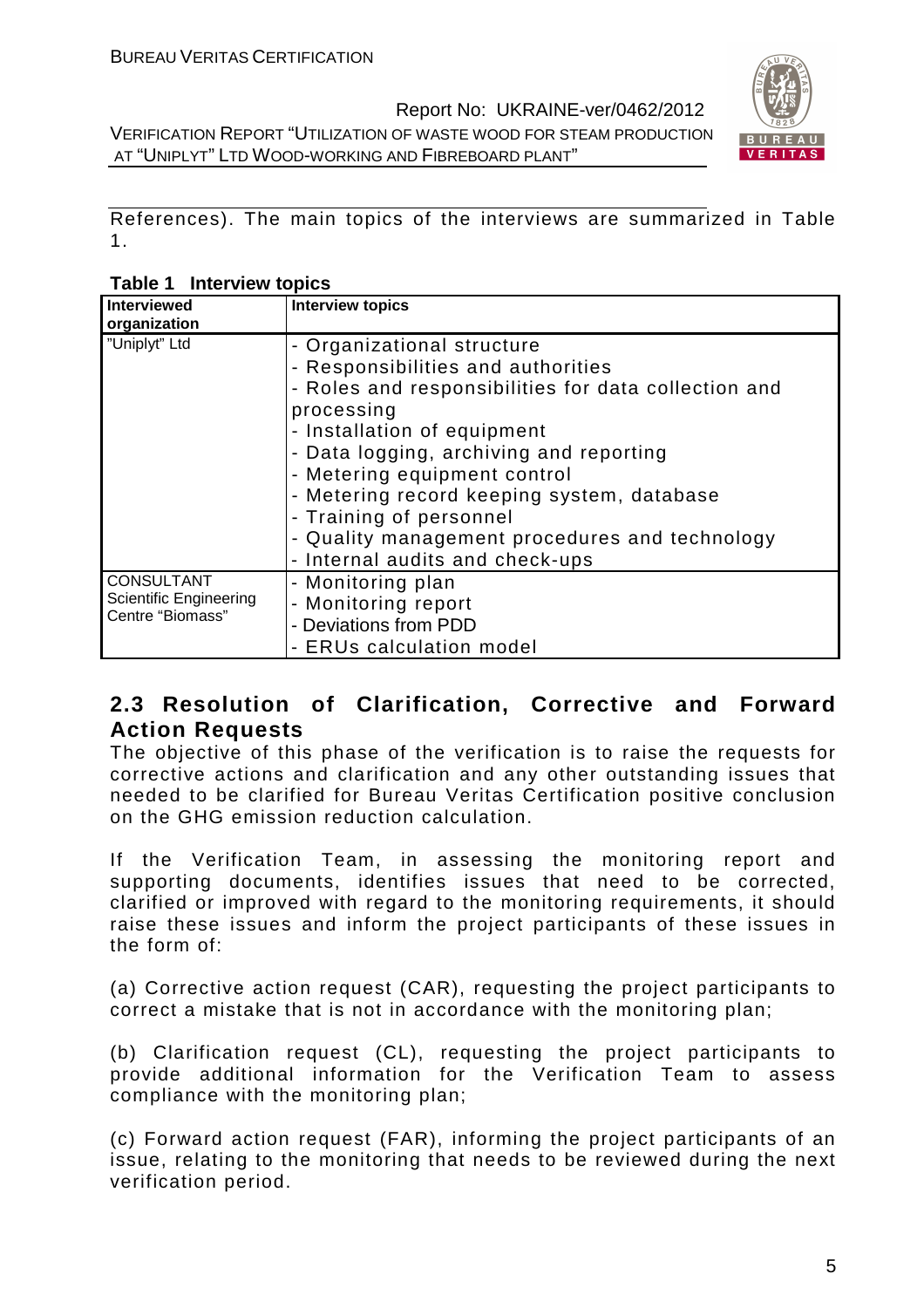

The Verification Team will make an objective assessment as to whether the actions taken by the project participants, if any, satisfactorily resolve the issues raised, if any, and should conclude its findings of the verification.

To guarantee the transparency of the verification process, the concerns raised are documented in more detail in the verification protocol in Appendix A.

## **3 VERIFICATION CONCLUSIONS**

In the following sections, the conclusions of the verification are stated.

The findings from the desk review of the original monitoring documents and the findings from interviews during the follow up visit are described in the Verification Protocol in Appendix A.

The Clarification, Corrective and Forward Action Requests are stated, where applicable, in the following sections and are further documented in the Verification Protocol in Appendix A. The verification of the Project resulted in 5 Corrective Action Requests, 5 Clarification Requests, and 0 Forward Action Requests.

The number between brackets at the end of each section corresponds to the DVM paragraph.

# **3.1 Remaining issues and FARs from previous verifications**

No FARs are available from previous verification

# **3.2 Project approval by Parties involved (90-91)**

The Project was approved by Host Party (Ukraine). Letter of Approval has been issued by National Environmental Investment Agency of Ukraine (12/02/2010, # 123/23/7). The Project obtained the Letter of Approval from foreign country (United Kingdom of Great Britain and Northern Ireland) acting as the project participant dated  $3<sup>rd</sup>$  of December 2010 # CCIISICAR/01/2010.

The abovementioned written approvals are unconditional.

CL01 and its resolution/conclusion applicable to the written project approvals are provided in the Appendix A (table 2) below.

# **3.3 Project implementation (92-93)**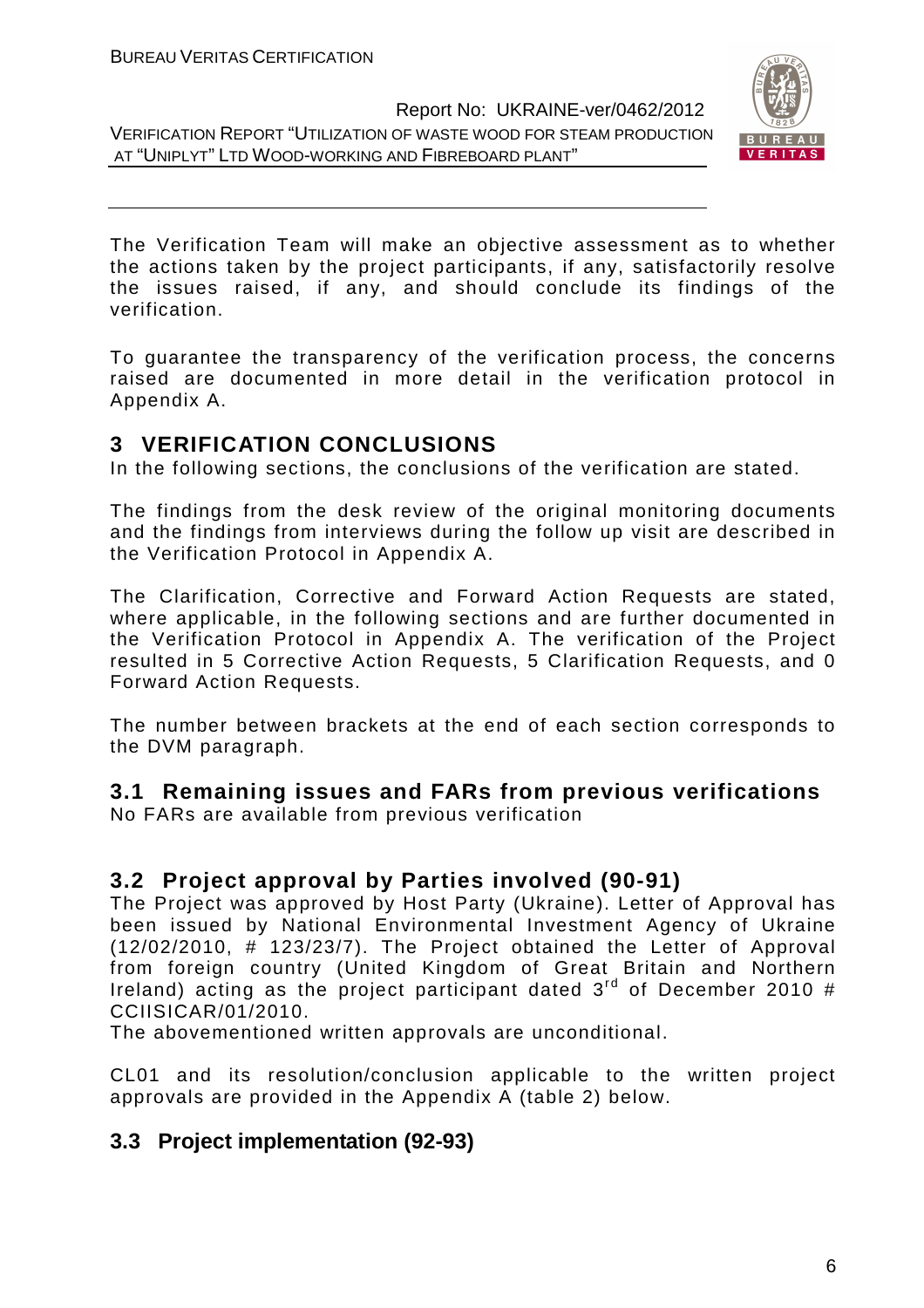

The project "Utilization of waste wood for steam production at "Uniplyt" Ltd Wood-working and Fibreboard plant" main goal consist in replacement of the heat-generators (steam boilers) working on natural gas by the boilers working on waste wood. Heat energy is used for technological needs. Installed heat capacity of Vyncke boiler is 13300 KW (steam pressure 20 Bar, temperature 250C, steam output 12 tons/hour to fiberboard shop and 6 ton to grinder shop). Key parameters of installed boiler (heat capacity, steam pressure or temperature, steam output) have not been changed during the monitoring period.

No additional equipment has been installed during the monitoring period. The boiler house is continuously in work, excluding periods of planned prophylactic repairs. Table concerning data on project repair's stops is provided in the section 1.2 of the Monitoring Report.

The PDD indicates that old gas-fired heat boilers will be used as reserve in the case of unforeseen circumstances. Old heat boilers have been dismantled during the monitoring period. So, when waste wood boiler was cold, work process was stopped on all plant. Boiler Vyncke was equipped by gas burner, in case of waste wood absence. Natural gas was consumed only for boiler ignition, and is in consistency with boiler stops.

No technical disasters or emergency stops have been observed at the project site during current monitoring period.

The difference between ERUs indicated in the PDD and in the monitoring report explains in the next way:

- PDD indicates that two waste wood burning boilers must be installed in frames of project activity. According to the PDD capacity of boiler house installed in the Vygoda village is about 30 000 tons of CO2 eq. per year, capacity of boiler in the Dzvinyach village is about 15 000 tons of CO2 eq. per year. Due to the lack of financing building of boiler house in Dzvinyach village was suspend on uncertain time, so values of ERUs obtained in the project was expected on level about 30000.

- During the monitoring period wood working plant expand production of fiberboard, so, steam consumption has been expanded and additional quantities of waste wood have been burnt. Additional waste wood replace natural gas, so higher level of emission reductions is achieved.

CAR01, CAR02, CL02 and their resolutions/conclusions applicable to the project implementation status are provided in the Appendix A (table 2) below.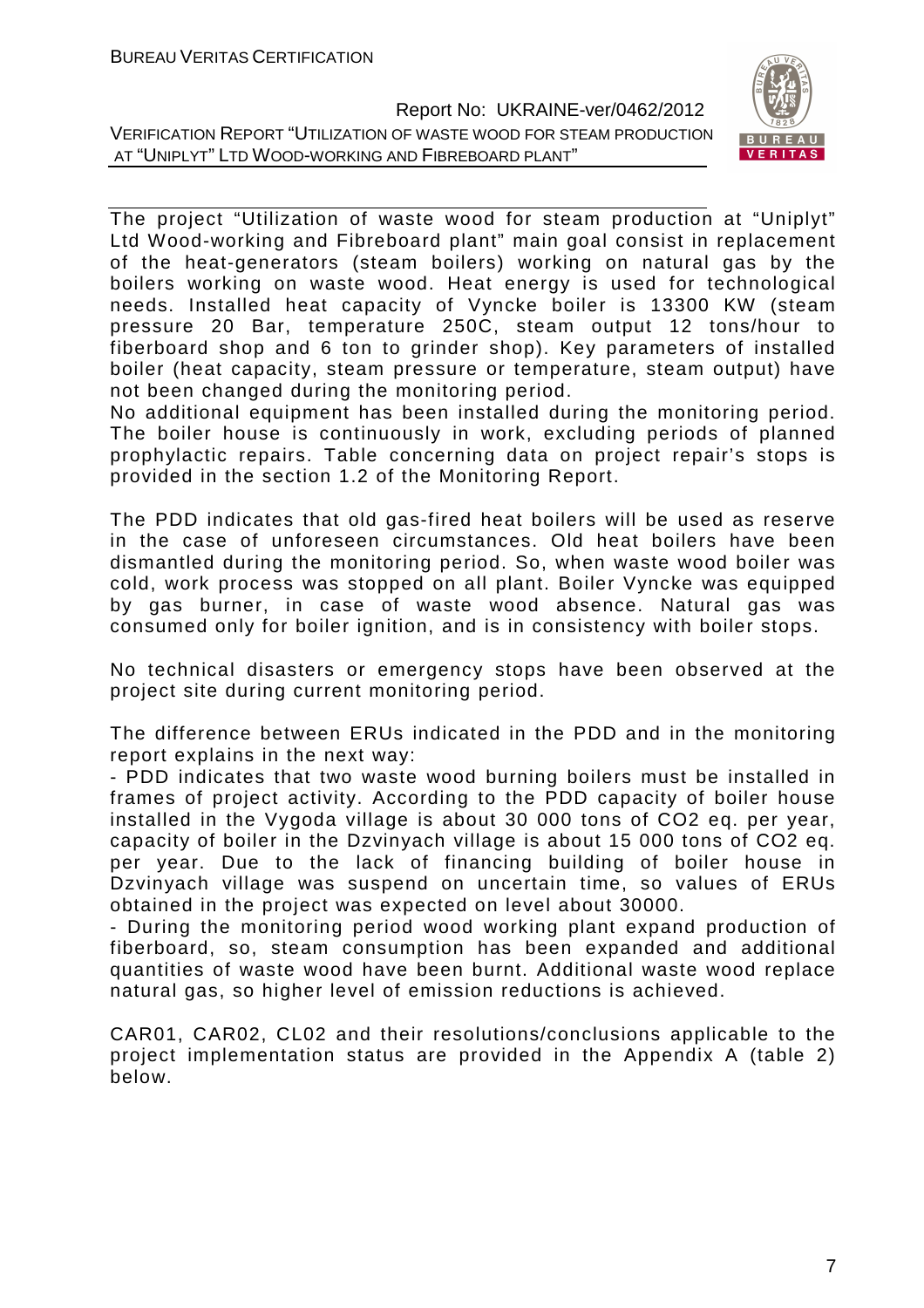

# **3.4 Compliance of the monitoring plan with the monitoring methodology (94-98)**

The monitoring occurred in accordance with the monitoring plan included in the PDD regarding which the determination has been deemed final and is so listed on the UNFCCC JI website.

For calculating the emission reductions, key factors, such as availability of main fuel (waste wood), prices on natural gas, diesel fuel and electricity, production activity level of fibreboard manufacturing, influencing the baseline emissions and the activity level of the project and the emissions as well as risks associated with the project were taken into account, as appropriate.

Data sources used for calculating emission reductions, such as work forecasts, bookkeeper's invoices, are clearly identified, reliable and transparent.

Emission factors, including default emission factors, are selected by carefully balancing accuracy and reasonableness, and appropriately justified of the choice. Project developer uses emission factors for electricity consumptions, natural gas burning and oxidation of diesel fuel in accordance with National GHG Inventory Report, provided by Ukrainian DFP.

The calculation of emission reductions is based on conservative assumptions and the most plausible scenarios in a transparent manner.

Project developer uses for emission reduction calculations only value of consumed active electric energy. Clarification on this issue was provided in the monitoring report version 2.1. Conservativeness of proposed approach is justified in appropriately way.

The monitoring periods per component of the project are clearly specified in the monitoring report and do not overlap with those for which verifications were already deemed final in the past.

CAR03, CL03, CL04 and their resolutions/conclusions applicable to the Compliance of the monitoring plan with the monitoring methodology are provided in the Appendix A (table 2) below.

# **3.5 Revision of monitoring plan (99-100)**

"Not applicable"

### **3.6 Data management (101)**

The data and their sources, provided in monitoring report, are clearly identified, reliable and transparent. The data monitored in project activity is obtained by direct measuring from measuring devices or calculated based on measuring. All data is cross-checked.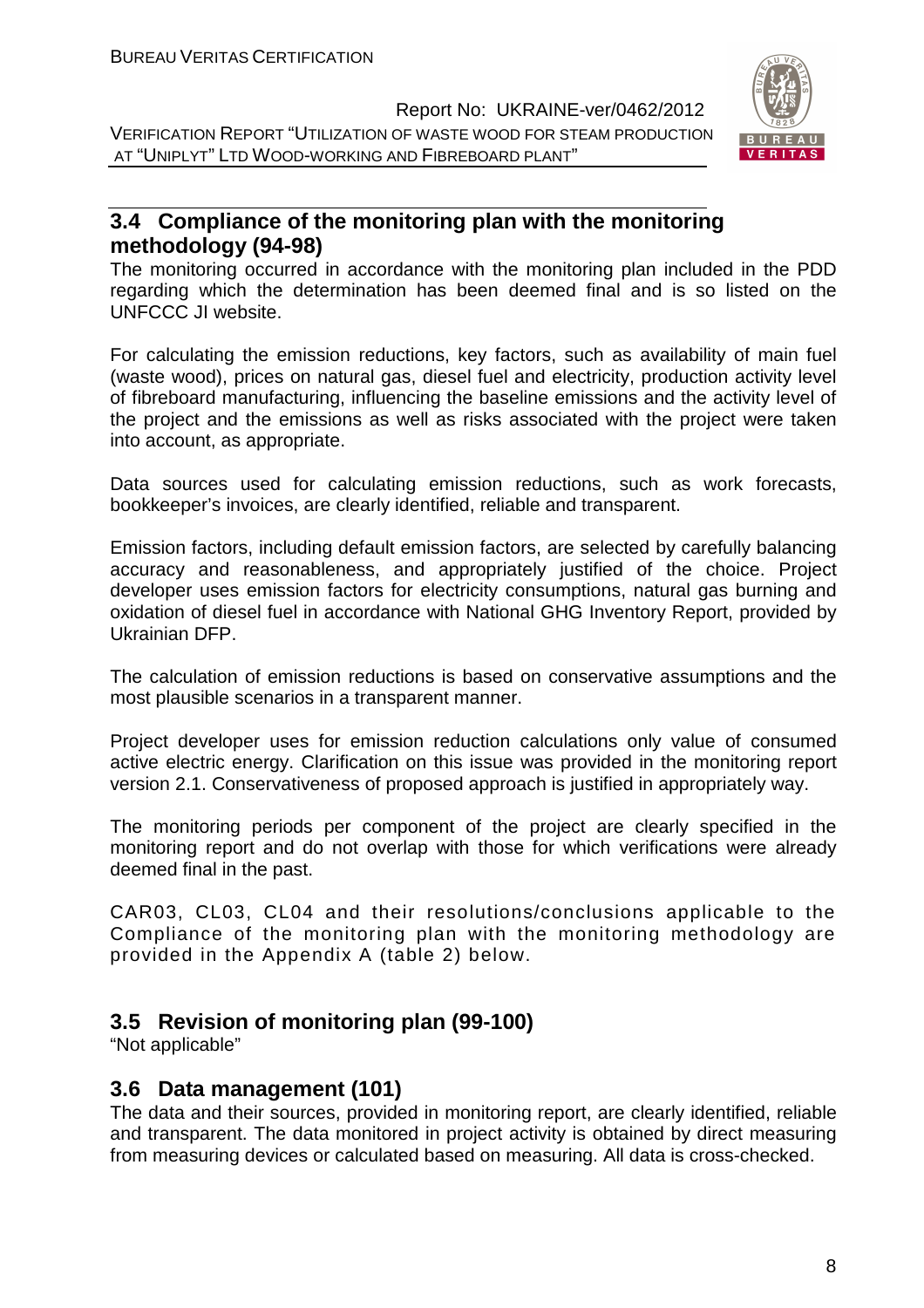

The implementation of data collection procedures is in accordance with the monitoring plan, including the quality control and quality assurance procedures.

The function of the monitoring equipment, including its calibration status, is in order.

Calibration of measuring equipment, applicable to boiler house (temperature and pressure meters, water flow meters) is provided by State Enterprise "Ivano-Frankivsk Scientific-Production Centre of Standardisation, Metrology and Certification".

Electric energy meters for technological consumption account are calibrated by representatives of JSC "Prykarpattyaoblenergo" in frames of servicing work on the substation.

Gas meter LG-K-100-1/30-1,6-1 with auxiliary measuring equipment (pressure and temperature meters, gas corrector) is in property of "Uniplyt" LLC. Outstanding gas measuring unit is calibrated by State Enterprise "Ivano-Frankivsk Scientific-Production Centre of Standardisation, Metrology and Certification" representatives.

Measuring of waste wood parameters (moisture and value) provided by representatives of "Uniplyt" LLC laboratory. Fuel samples are analysed in accredited chemical laboratory of PJSC "Ivano-Frankivsk Cement" three times in year and data obtained used for fuel data cross-checking.

Value of consumed fuel is obtained from technical passports of used tracks and length of approved pathways (see list of attached documents).

The evidence and records used for the monitoring are maintained in a traceable manner. Scheme of data flow included in the section D of the determined PDD is adequate and work.

The data collection and management system for the project is in accordance with the monitoring plan.

Project monitoring process is a part of routine monitoring provided as usual operations at wood-working plant

CAR04, CAR05, CL04 and their resolutions/conclusions applicable to the project data management are provided in the Appendix A (table 2) below.

### **3.7 Verification regarding programmes of activities (102-110)**

"Not applicable"

# **4 VERIFICATION OPINION**

Bureau Veritas Certification has performed the 2<sup>nd</sup> periodic verification of the "Utilization of waste wood for steam production at "Uniplyt" Ltd Woodworking and Fibreboard plant" Project in Vygoda village, Dolyna district, Ivano-Frankivsk region, Ukraine, which applies the methodology AM0036 version 2.1. The verification was performed on the basis of UNFCCC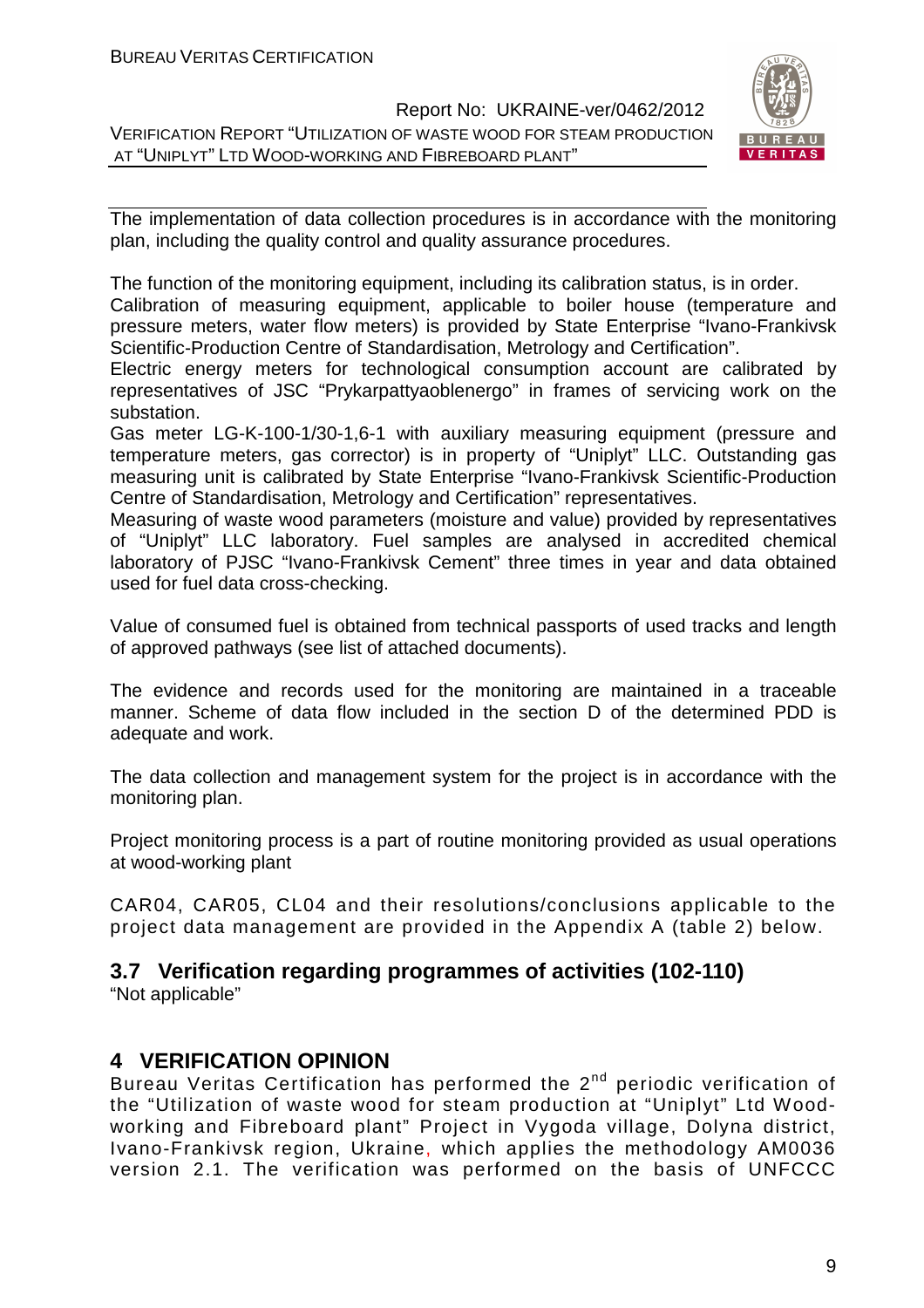

criteria and host country criteria and also on the criteria given to provide for consistent project operations, monitoring and reporting.

The verification consisted of the following three phases: i) desk review of the monitoring report against the project design and the baseline and monitoring plan; ii) follow-up interviews with project stakeholders; iii) resolution of outstanding issues and the issuance of the final verification report and opinion.

The management of "Uniplyt" Ltd is responsible for the preparation of the GHG emissions data and the reported GHG emissions reductions of the project on the basis set out within the project Monitoring Plan indicated in the final PDD version 02. The development and maintenance of records and reporting procedures in accordance with that plan, including the calculation and determination of GHG emission reductions from the project, is the responsibility of the management of the project.

Bureau Veritas Certification verified the Project Monitoring Report version 2.2 for the reporting period as indicated below. Bureau Veritas Certification confirms that the project is implemented as planned and described in approved project design documents. Installed equipment being essential for generating emission reduction runs reliably and is calibrated appropriately. The monitoring system is in place and the project is generating GHG emission reductions.

Bureau Veritas Certification can confirm that the GHG emission reduction is accurately calculated and is free of material errors, omissions, or misstatements. Our opinion relates to the project's GHG emissions and resulting GHG emissions reductions reported and related to the approved project baseline and monitoring, and its associated documents. Based on the information we have seen and evaluated, we confirm, with a reasonable level of assurance, the following statement:

| Reporting period: From 01/11/2010 to 31/12/2011 |        |                           |  |  |  |
|-------------------------------------------------|--------|---------------------------|--|--|--|
| Baseline emissions                              | :44877 | tonnes of CO2 equivalent. |  |  |  |
| Project emissions                               | :1987  | tonnes of CO2 equivalent. |  |  |  |
| <b>Emission Reductions</b>                      | :42890 | tonnes of CO2 equivalent. |  |  |  |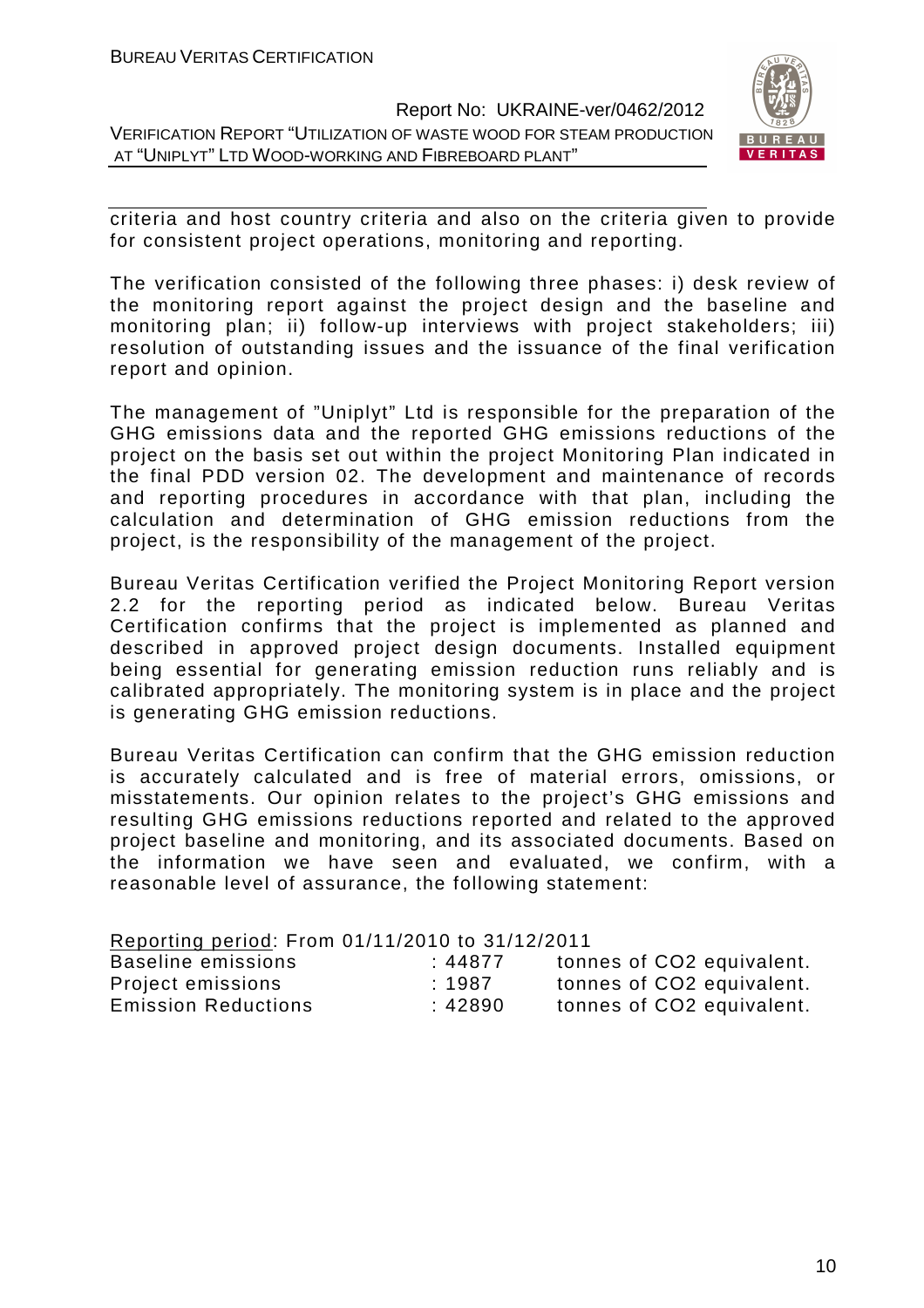

# **5 REFERENCES**

#### **Category 1 Documents:**

Documents provided by "Uniplyt" Ltd that relate directly to the GHG components of the project.

- /1/ Project design document "Utilization of waste wood for steam production at "Uniplyt" Ltd Wood-working and Fibreboard plant" version 02 dated 17/09/09
- /2/ Monitoring Report "Utilization of waste wood for steam production at "Uniplyt" Ltd Wood-working and Fibreboard plant" version 1.0 dated 04/04/2012
- /3/ Monitoring Report "Utilization of waste wood for steam production at "Uniplyt" Ltd Wood-working and Fibreboard plant" version 2.2 dated 16/08/2012
- /4/ Letter of Approval from National Environmental Investment Agency of Ukraine dated 12/02/2010 #123/23/7
- /5/ Letter of Approval from United Kingdom of Great Britain and Northern Ireland dated 3/12/2010 # CCIISICAR/01/2010
- /6/ ERUs calculation file "ERU\_Calculation\_Workbook-ENG.xls"

### **Category 2 Documents:**

Background documents related to the design and/or methodologies employed in the design or other reference documents.

- /1/ Steam boiler JNO-SUS prod. #6365, inv. #1718
- /2/ Water deionization station
- /3/ Fire grates emergency cooling pumps
- /4/ Fire grates cooling pumps
- /5/ Boiler Vynke burner
- /6/ Ash-dump containers
- /7/ Boiler Vynke technical-production data
- /8/ Exhauster with electric drive
- /9/ Overheated steam pipeline to RUTS thermal accumulator
- /10/ Deaerator inv. #1721
- /11/ Fuel supply system linear electric drivers
- /12/ Fuel supply system conveyor belt
- /13/ Cold water meter LL50X #
- /14/ Gas meter G400-LG-К-100-1/30-1,6-1
- /15/ Gas meter ОЕ with state calibration mark
- /16/ Photo: Steam discharge
- /17/ Overheated steam steamline on RUTS
- /18/ Fuel warehouse entrance
- /19/ Fuel transporters
- /20/ Fuel transporting belt to boiler house
- /21/ Vyncke boiler-house trackers logbook on shifts acceptance-transmittance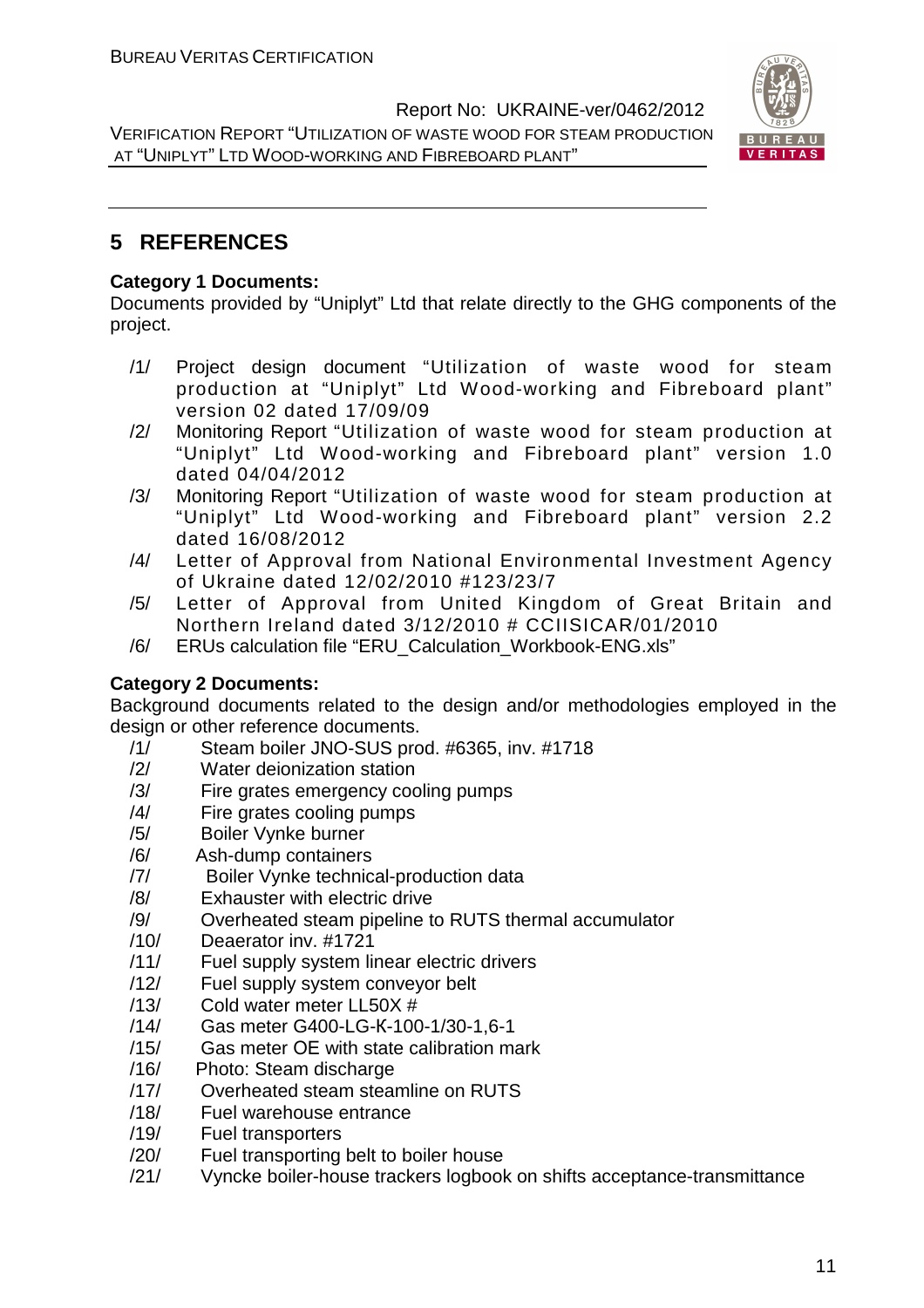

| /22/ | Fuel warehouse                                                                    |
|------|-----------------------------------------------------------------------------------|
| /23/ | <b>Fuel loader</b>                                                                |
| /24/ | Vyncke boiler-house operators logbook on shifts acceptance-transmittance          |
| /25/ | Vyncke boiler-house operating software interface                                  |
| /26/ | Vyncke boiler-house fuel acceptance logbook                                       |
| /27/ | Automobile transport calibration table                                            |
| /28/ | Table on wood waste solid-volume ratio                                            |
| /29/ | Boiler Vyncke fuel distribution report                                            |
| /30/ | Boiler Vyncke fuel supply information note dated 31/11/2011                       |
| /31/ | Boiler Vyncke fuel supply information note dated 30/09/2011                       |
| /32/ | Boiler Vyncke fuel supply information note dated 31/08/2011                       |
| /33/ | Boiler Vyncke fuel supply information note dated 31/07/2011                       |
| /34/ | Certificate on boiler house Vyncke conformity of project documentation, dated     |
|      | 29.09.2009                                                                        |
| /35/ | Table on conformity between fuel calorific capacity and humidity, provided by     |
|      | boiler developer                                                                  |
| /36/ | Fuel mix table                                                                    |
| /37/ | Boiler Vyncke fuel supply information note dated 30/11/2010                       |
| /38/ | Boiler Vyncke fuel supply information note dated 01/12/2010                       |
| /39/ | Fuel consumption information note                                                 |
| /40/ | Order #45 dated 10/02/2012 on pathway approval                                    |
| /41/ | Protocol #2T062-033.PV.11 dated 12/09/2011 on fuel samples heat value             |
|      | identification                                                                    |
| /42/ | Power department production forecast for August 2011                              |
| /43/ | Power department report on August 2011                                            |
| /44/ | Power department production forecast for February 2011                            |
| /45/ | Power department production forecast for August 2011                              |
| /46/ | Power department production forecast for October 2011                             |
| /47/ | Power department report on February 2011                                          |
| /48/ | Power department report on December 2011                                          |
| /49/ | Power department production forecast for December 2011                            |
| /50/ | Bookkeepers reports 2009-2010                                                     |
| /51/ | Water meter LL DN50 prod.#000583 passport                                         |
| /52/ | Gas compensator OE-VPT 0,68/60 #29071 passport                                    |
| /53/ | Pressure meter DeltebarS #593 calibration certificate dated 30/05/2011            |
| /54/ | Pressure meter DeltebarS #593 calibration protocol dated 30/05/2011               |
| /55/ | Water meter LL DN50 prod.#000584 passport                                         |
| /56/ | CerabarS<br>#9318B401052<br>calibration<br>Pressure<br>meter<br>prod.#595         |
|      | certificate dated 30/05/2011                                                      |
| /57/ | Pressure meter CerabarS #9318B401052 prod.#595 calibration protocol dated         |
|      | 30/05/2011                                                                        |
| /58/ | CerabarS<br>#9318B401052<br>calibration<br>Pressure<br>meter<br>prod.#596         |
|      | certificate dated 30/05/2011                                                      |
| /59/ | Pressure meter CerabarS #9318B401052 prod.#596 calibration protocol dated         |
|      | 30/05/2011                                                                        |
| /60/ | <b>DeltabarS</b><br>#970093O109D<br>calibration<br>Pressure<br>meter<br>prod.#594 |
|      |                                                                                   |
|      |                                                                                   |
|      | 12                                                                                |
|      |                                                                                   |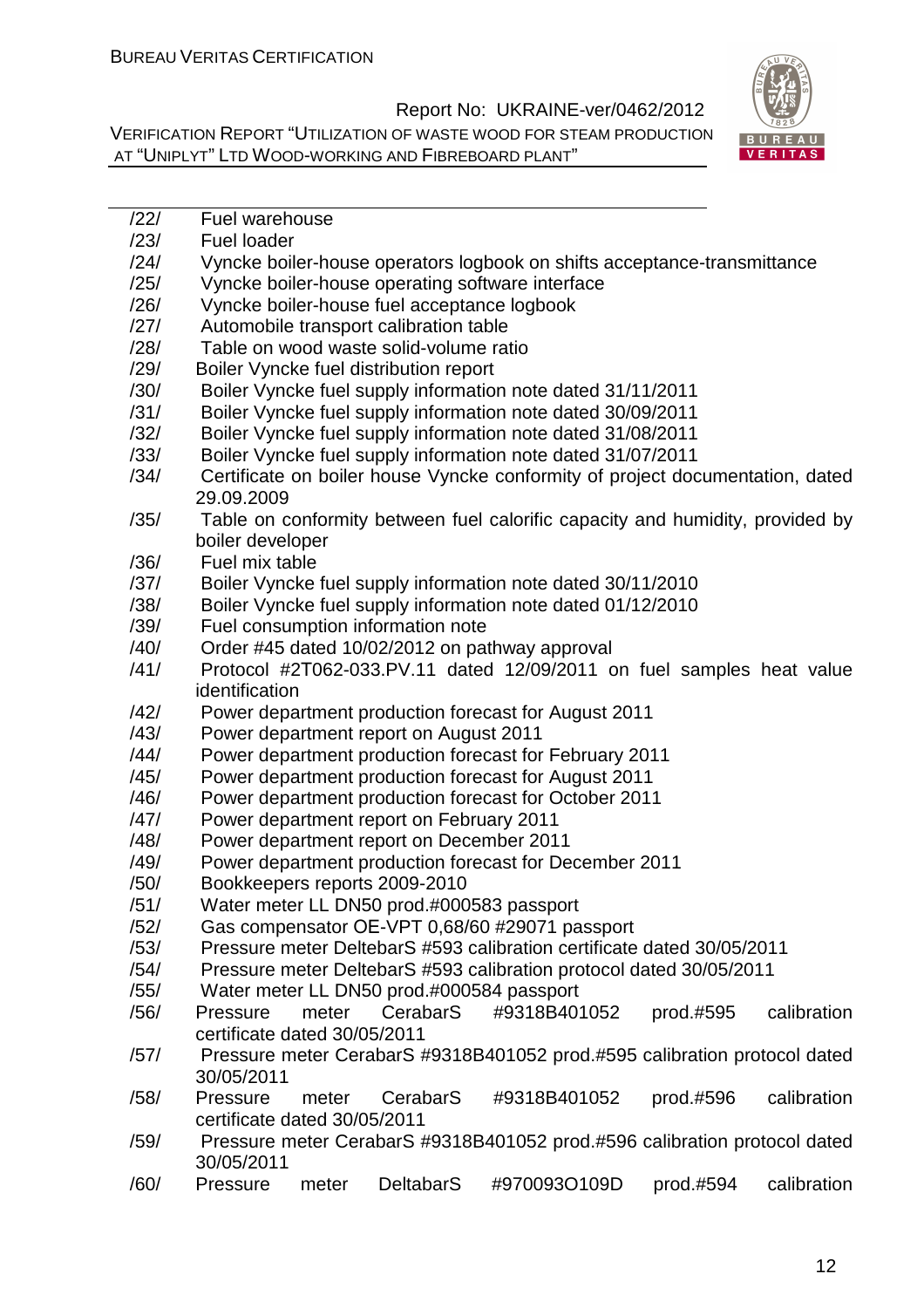

|      | certificate dated 30/05/2011                                               |
|------|----------------------------------------------------------------------------|
| /61/ | Pressure meter DeltabarS #970093O109D prod.#594 calibration protocol       |
|      | dated 30/05/2011                                                           |
| /62/ | Pressure meter Pt100 #48197/1 70 prod.#598 calibration certificate dated   |
|      | 30/05/2011                                                                 |
| /63/ | Pressure meter Pt100 #52849/1.147 prod.#597 calibration certificate dated  |
|      | 30/05/2011                                                                 |
| /64/ | Pressure meter Pt100 #62848/1.148 prod.#601 calibration certificate dated  |
|      | 30/05/2011                                                                 |
| /65/ | Pressure meter RMC-131 prod. #9318B401052 passport and calibration         |
|      | certificate                                                                |
| /66/ | Pressure meter prod. #95OTA80200 passport                                  |
| /67/ | Pressure meter MBS-3000 prod #060G14R passport                             |
| /68/ | Pressure meter Pt100 #63044/1.3438 prod.#599 calibration certificate dated |
|      | 30/05/2011                                                                 |
|      |                                                                            |
| /69/ | Pressure meter Pt100 #50000/1.00 prod.#600 calibration certificate dated   |
|      | 30/05/2011                                                                 |
| /70/ | Water meter ProvirL 72WEndrees-Hauser DN80 PN40 prod. # 2094802000         |
|      | passport and calibration certificate                                       |
| /71/ | Temperature meter Pt-100 prod. #48197/1.13 passport and calibration        |
|      | certificate                                                                |
| /72/ | Temperature meters Tb-100 passports                                        |
| /73/ | Temperature meter Pt-100 prod. #48197/1.62 and passport 48197/1.1 and      |
|      | calibration certificate                                                    |
| /74/ | Temperature meter Pt-100 prod. #CCO2 3F05 TC2 #248/T passport and          |
|      | calibration certificate                                                    |
| /75/ | Temperature meters Pt-100 prod. #CCO2 3F05 TBV and #CCO2 3F05 TBQ          |
|      | ##248/T and 247/T passport and calibration certificate                     |
| /76/ | Temperature meters Pt-100 prod. #CCO2 3F05 TBR and #CCO2 3F05 TBS          |
|      | ##244/T and 245/T passport and calibration certificate                     |
| /77/ | Temperature meters Pt-100 prod. #515068 #227/T passport and calibration    |
|      | certificate                                                                |
| /78/ | Temperature meter Pt-100 prod. #48197/1.76 and 48197/1.39 ##225/T, 226/T   |
|      | passport and calibration certificate                                       |
| /79/ | Temperature meter Pt-100 prod. #45369/1.124 and 48197/1.73 ##2192/T,       |
|      | 220/T passport and calibration certificate                                 |
| /80/ | Temperature meter Pt-100 prod. #48197/1.20 and 48197/1.70<br>##221/T,      |
|      | 222/T passport and calibration certificate                                 |
| /81/ | Pressure meter Pt-100 prod. #70653.01.020 #309/T, passport and calibration |
|      | certificate                                                                |
| /82/ | Temperature meter Pt-100 prod. #52847/1.20 ##708/T, passport and           |
|      | calibration certificate                                                    |
| /83/ | Calibration certificate on pressure meter CerabarT prod.#9318B601052, inst |
|      | #238/T                                                                     |
| /84/ | Calibration certificate on pressure meter CerabarT prod.#9318B401052, inst |
|      | #239/T                                                                     |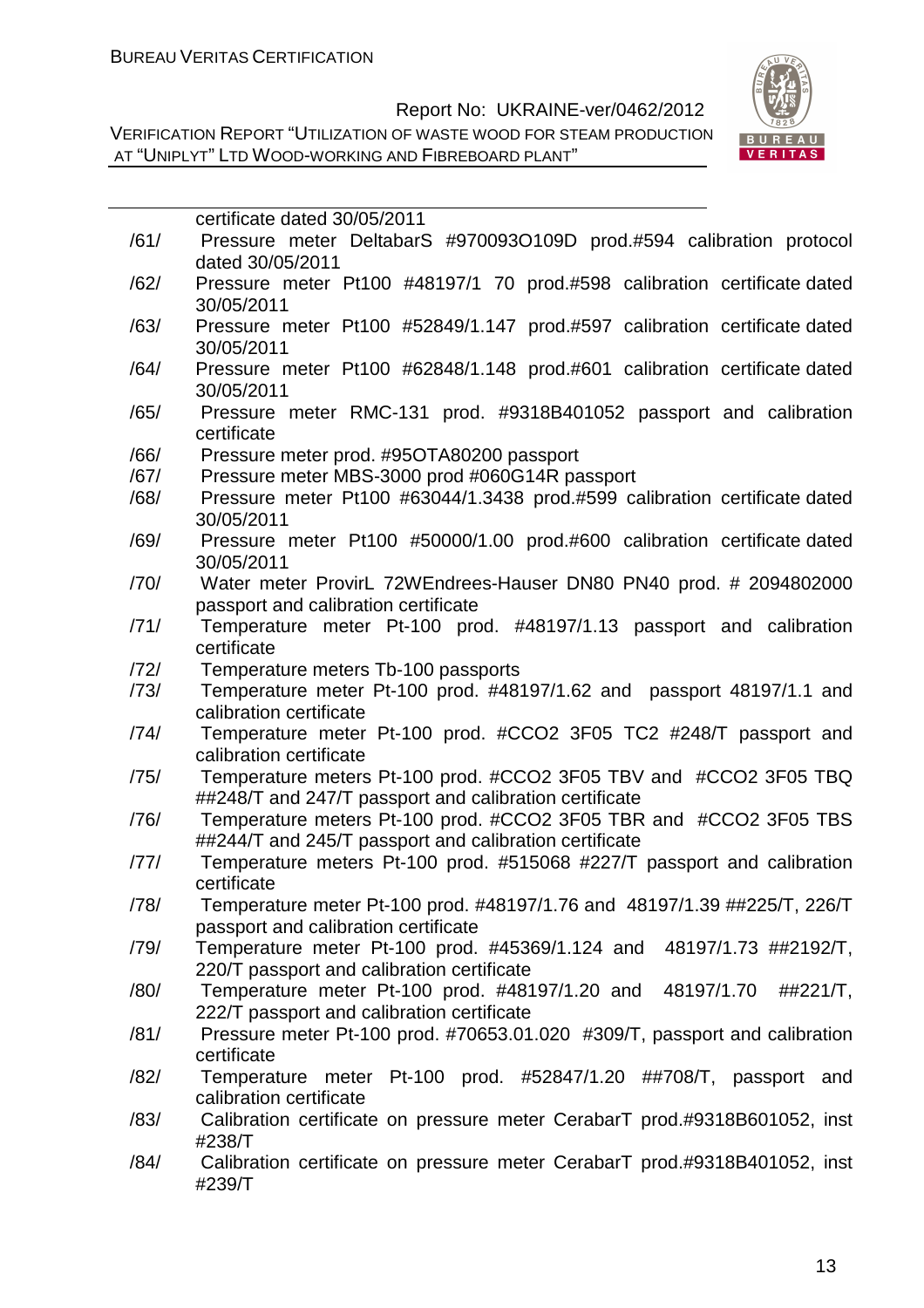VERIFICATION REPORT "UTILIZATION OF WASTE WOOD FOR STEAM PRODUCTION AT "UNIPLYT" LTD WOOD-WORKING AND FIBREBOARD PLANT"



| /85/  | Calibration certificate on temperature meter CoupleS prod.#48902/1.3, inst                                                        |
|-------|-----------------------------------------------------------------------------------------------------------------------------------|
|       | #310/T                                                                                                                            |
| /86/  | Calibration<br>certificate<br>protocol<br><b>FisherS</b><br>and<br>temperature<br>meter<br>on<br>prod.#705159.01.005, inst #308/T |
| /87/  | Calibration protocol on gas corrector Flowcore-3, prod.#533                                                                       |
| /88/  | Calibration certificate<br>protocol on<br>PTP50J<br>and<br>temperature<br>meter                                                   |
|       | prod.#2804213, inst #228/T                                                                                                        |
| /89/  | Calibration certificate on pressure meter MBS3000 prod.#060G413, inst                                                             |
|       | #751/T                                                                                                                            |
| /90/  | <b>MBS3000</b><br>Calibration<br>certificate<br>protocol<br>and<br>on<br>pressure<br>meter                                        |
|       | prod.#060G412, inst #752/T                                                                                                        |
| /91/  | Calibration certificate and<br>protocol<br>CerabarT<br>meter<br>on<br>pressure                                                    |
| /92/  | prod.#8103E701052, inst #711/T<br>Calibration<br>certificate<br>protocol<br>CerabarT<br>and<br>on<br>pressure<br>meter            |
|       | prod.#AB00C901052, inst #710/T                                                                                                    |
| /93/  | Calibration certificate on temperature meter Pt100 prod.#52849/1.148 and                                                          |
|       | #52849/1.123, inst #706/T and 707/T                                                                                               |
| /94/  | Calibration certificate on temperature meter Pt100 prod.#52849/1.131 and                                                          |
|       | #52849/1.127, inst #704/T and705/T                                                                                                |
| /95/  | Reactive energy meter SR4U-1870M #63499                                                                                           |
| /96/  | Active energy meter SAZU-S670M #37177                                                                                             |
| /97/  | Reactive energy meter SR4U-I870M #436931                                                                                          |
| /98/  | Active energy meter SAZU-S670 #904415                                                                                             |
| /99/  | Substation 35/6 KV entrance                                                                                                       |
| /100/ | Humidity meter                                                                                                                    |
| /101/ | Report on energy, fuel and heat energy consumption for 2010                                                                       |
| /102/ | Report on energy, fuel and heat energy consumption for January - June 2011                                                        |
| /103/ | Report on energy, fuel and heat energy consumption for 2011                                                                       |
| /104/ | Report on energy, fuel and heat energy consumption for January - June 2010                                                        |
| /105/ | Report on atmosphere protection for 2011 (2-tp form)                                                                              |
| /106/ | Report on atmosphere protection for 2010 (2-tp form)                                                                              |
| /107/ | Invoice #6500037918 dated 08/07/2011 on electric equipment service                                                                |
| /108/ | Invoice #6500037473 dated 10/06/2011 on electric equipment service                                                                |
| /109/ | Invoice #6500036197 dated 17/03/2011 on electric equipment service                                                                |
| /110/ | Invoice #6500034765 dated 13/12/2010 on electric equipment service                                                                |
| /111/ | Letter 007/7038 dated 14/12/2010 obtained from Prykarpattyaoblenerho on                                                           |
|       | electric equipment service in December 2010                                                                                       |
| /112/ | Monthly Certificate on Natural gas calorific value, 02/11/2010                                                                    |
| /113/ | "Uniplyt" LLC electricity consumption, December 2011                                                                              |
| /114/ | "Uniplyt" LLC electricity consumption, September 2011                                                                             |
| /115/ | "Uniplyt" LLC electricity consumption, June 2011                                                                                  |
| /116/ | "Uniplyt" LLC electricity consumption, February 2011                                                                              |
| /117/ | "Uniplyt" LLC electricity consumption, December 2010                                                                              |
| 11181 | Monthly Certificate on Natural ass calorific value January-December 2011                                                          |

/118/ Monthly Certificate on Natural gas calorific value, January-December 2011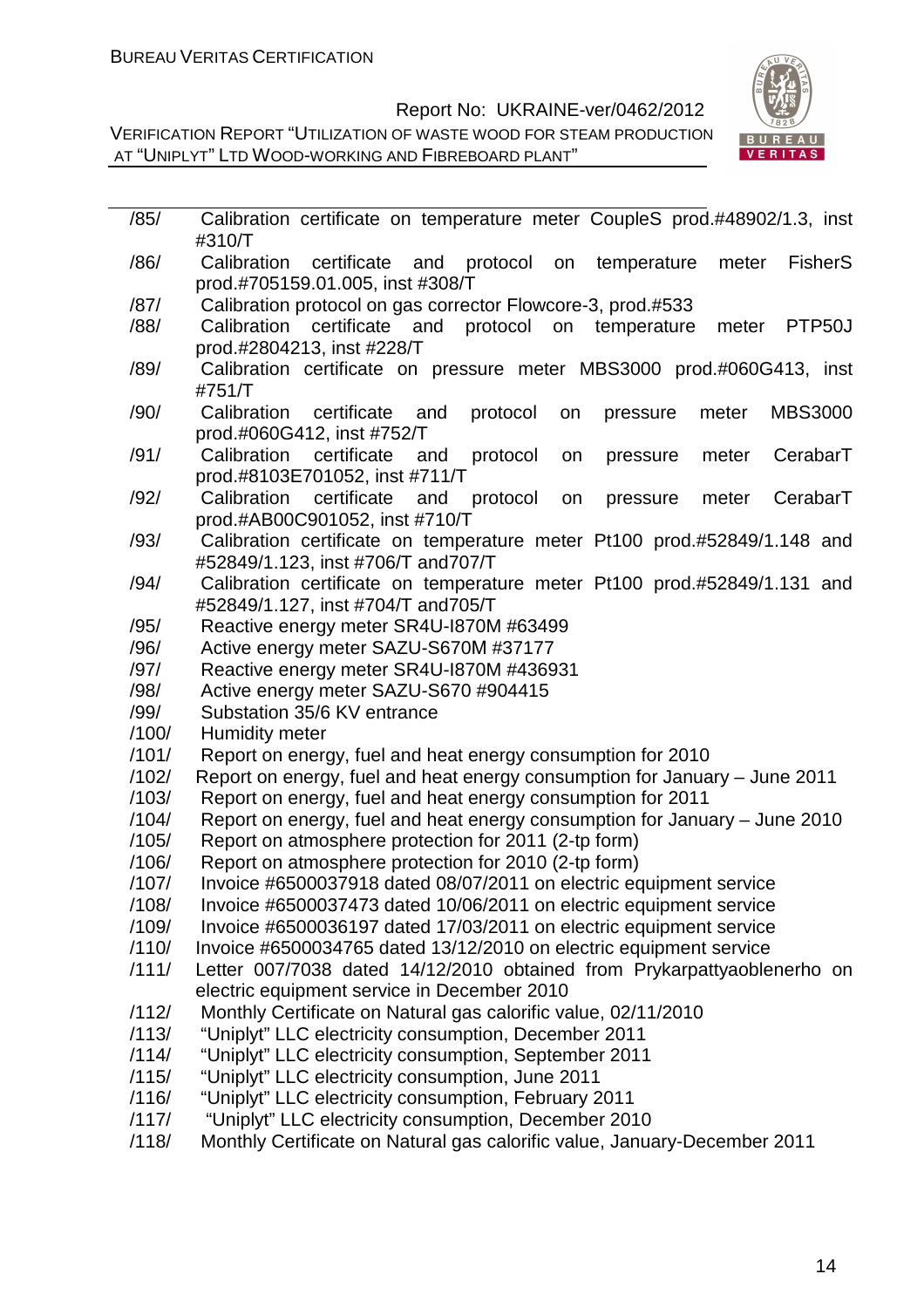VERIFICATION REPORT "UTILIZATION OF WASTE WOOD FOR STEAM PRODUCTION AT "UNIPLYT" LTD WOOD-WORKING AND FIBREBOARD PLANT"



#### **Persons interviewed:**

List persons interviewed during the verification or persons that contributed with other information that are not included in the documents listed above.

- /1/ Volodymyr Pylypiv Head of Heat Energy Department
- Svitlana Balashuk Head of Technology Department
- /3/ Mar'iana Holovata Engineer-Constructor of Mechanic Department
- /4/ Tetyana Boitzeva Head of Labor Safety and Environmental Department
- /5/ Olena Bukovtzeva Engineer-Laborer of Heat Energy Department
- /6/ Boitzev Dmytro Master of Metrology Department
- /7/ Vasyl Dudyrivka head of Energy Department
- /8/ Natalia Tatarenko Head bookkeeper
- /9/ Oleksiy Epik project manager, Scientific Engineering Centre "Biomass"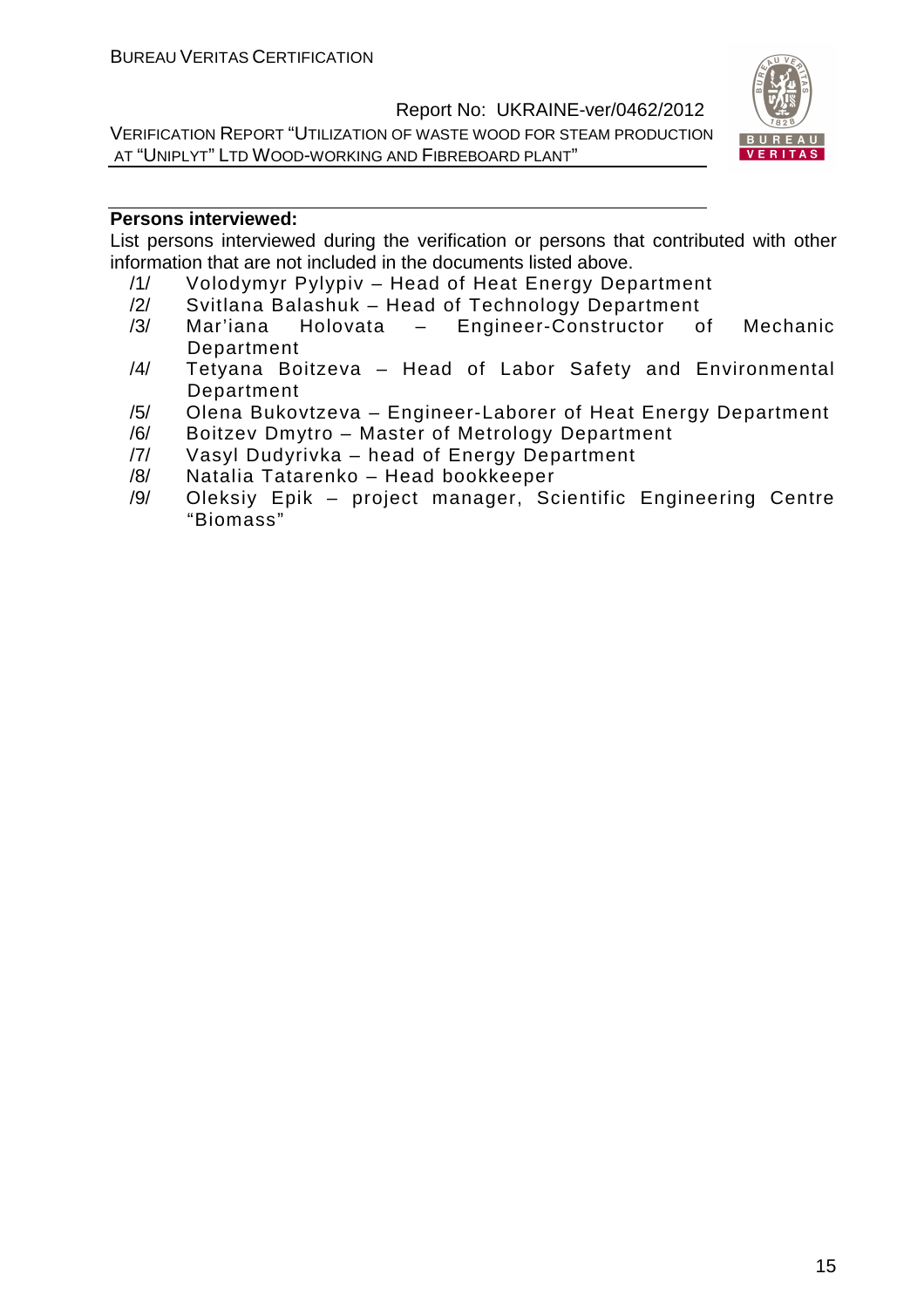

#### APPENDIX A: VERIFICATION PROTOCOL **BUREAU VERITAS CERTIFICATION HOLDING SAS**



|  | Check list for verification, according to the JOINT IMPLEMENTATION DETERMINATION AND VERIFICATION MANUAL (Version 01) |  |
|--|-----------------------------------------------------------------------------------------------------------------------|--|
|  |                                                                                                                       |  |

| <b>DVM</b> | <b>Check Item</b>                                                                                                                                                                                                                                                                 | <b>Initial finding</b>                                                                                                                                                                                                                                                                                                                                                                         | <b>Draft</b>     | <b>Final</b>     |
|------------|-----------------------------------------------------------------------------------------------------------------------------------------------------------------------------------------------------------------------------------------------------------------------------------|------------------------------------------------------------------------------------------------------------------------------------------------------------------------------------------------------------------------------------------------------------------------------------------------------------------------------------------------------------------------------------------------|------------------|------------------|
| Paragra    |                                                                                                                                                                                                                                                                                   |                                                                                                                                                                                                                                                                                                                                                                                                | <b>Conclusio</b> | <b>Conclusio</b> |
| ph         |                                                                                                                                                                                                                                                                                   |                                                                                                                                                                                                                                                                                                                                                                                                | n                | n.               |
|            | <b>Project approvals by Parties involved</b>                                                                                                                                                                                                                                      |                                                                                                                                                                                                                                                                                                                                                                                                |                  |                  |
| 90         | Has the DFPs of at least one Party<br>involved, other than the host Party,<br>issued a written project approval when<br>submitting the first verification report to<br>the secretariat for publication in<br>accordance with paragraph 38 of the JI<br>guidelines, at the latest? | The Project has been approved by the Host Party,<br>Letter of Approval #123/23/7 dated 12/02/2010<br>issued by National Environment Investment<br>Agency of Ukraine, and the Party-buyer of ERUs<br>(Great<br>Approval<br>Britain)<br>Letter of<br>CCIISICAR/01/2010 dated 3/12/2010<br>CL <sub>01</sub><br>Please indicate name of British DFP in the Section<br>1.4 of the Monitoring Report | CL <sub>01</sub> | <b>OK</b>        |
| 91         | Are all the written project approvals by<br>Parties involved unconditional?                                                                                                                                                                                                       | All written project approvals are unconditional                                                                                                                                                                                                                                                                                                                                                | OK.              | <b>OK</b>        |
|            | <b>Project implementation</b>                                                                                                                                                                                                                                                     |                                                                                                                                                                                                                                                                                                                                                                                                |                  |                  |
| 92         | Has the project been implemented in                                                                                                                                                                                                                                               | The project has been implemented in accordance   CAR01                                                                                                                                                                                                                                                                                                                                         |                  | OK               |



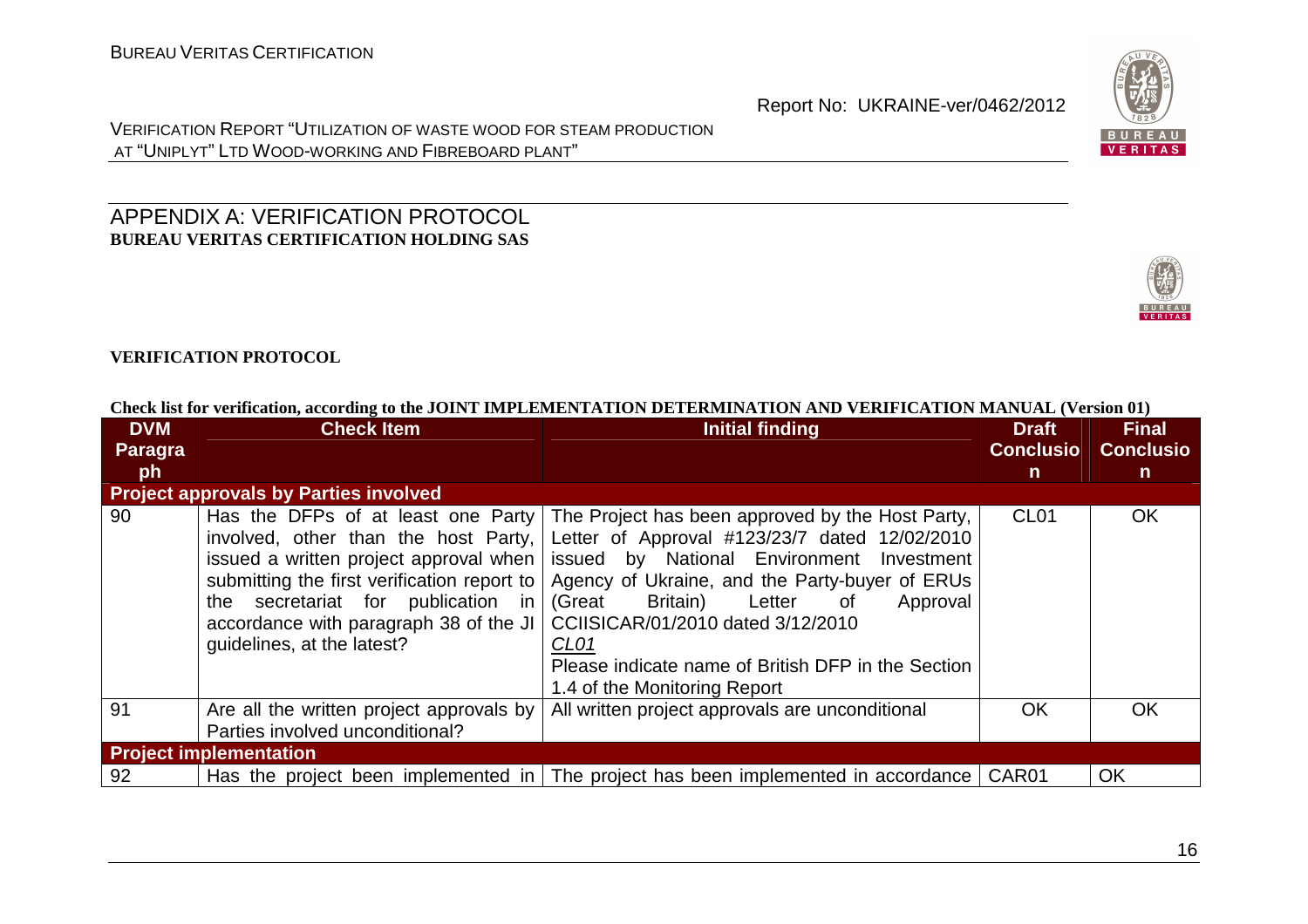

| <b>DVM</b><br><b>Paragra</b><br>ph | <b>Check Item</b>                                                                                                                                                                                  | <b>Initial finding</b>                                                                                                                                                                                                                                                                                                                                                               | <b>Draft</b><br><b>Conclusio</b><br>$\mathsf{n}$ | <b>Final</b><br><b>Conclusio</b><br>$\mathsf{n}$ |
|------------------------------------|----------------------------------------------------------------------------------------------------------------------------------------------------------------------------------------------------|--------------------------------------------------------------------------------------------------------------------------------------------------------------------------------------------------------------------------------------------------------------------------------------------------------------------------------------------------------------------------------------|--------------------------------------------------|--------------------------------------------------|
|                                    | accordance with the PDD regarding<br>which the determination has been<br>deemed final and is so listed on the<br><b>UNFCCC JI website?</b>                                                         | with the PDD which determination has been<br>deemed final<br>CAR01<br>Please explain difference between values of ERU<br>indicated in the PDD and in the Monitoring Report<br>CAR02<br>Please indicate in the monitoring report if any work<br>equipment or measuring devices associate with<br>project activity was installed during the monitoring<br>period                       | CAR02                                            | <b>OK</b>                                        |
| 93                                 | What is the status of operation of the<br>project during the monitoring period?                                                                                                                    | The project is in work during the monitoring period<br>CLO2<br>Please indicate in the MR if any stops or technical<br>disasters had place during the monitoring period                                                                                                                                                                                                               | <b>CL02</b>                                      | <b>OK</b>                                        |
|                                    | <b>Compliance with monitoring plan</b>                                                                                                                                                             |                                                                                                                                                                                                                                                                                                                                                                                      |                                                  |                                                  |
| 94                                 | Did the monitoring occur in accordance<br>with the monitoring plan included in the<br>PDD regarding which the determination<br>has been deemed final and is so listed<br>on the UNFCCC JI website? | <b>CAR06</b><br>The ERUs calculations indicate that only active<br>energy took into account. Please explain exclusion  <br>of reactive energy from calculations<br>CL <sub>03</sub><br>ERUs calculations use NCV of natural gas<br>consumed as a default factor. The project gas-<br>supply company indicates NCV of natural gas in<br>monthly reports. Please provide amendments of | CAR06<br>CL <sub>03</sub><br>CL <sub>04</sub>    | <b>OK</b><br><b>OK</b><br><b>OK</b>              |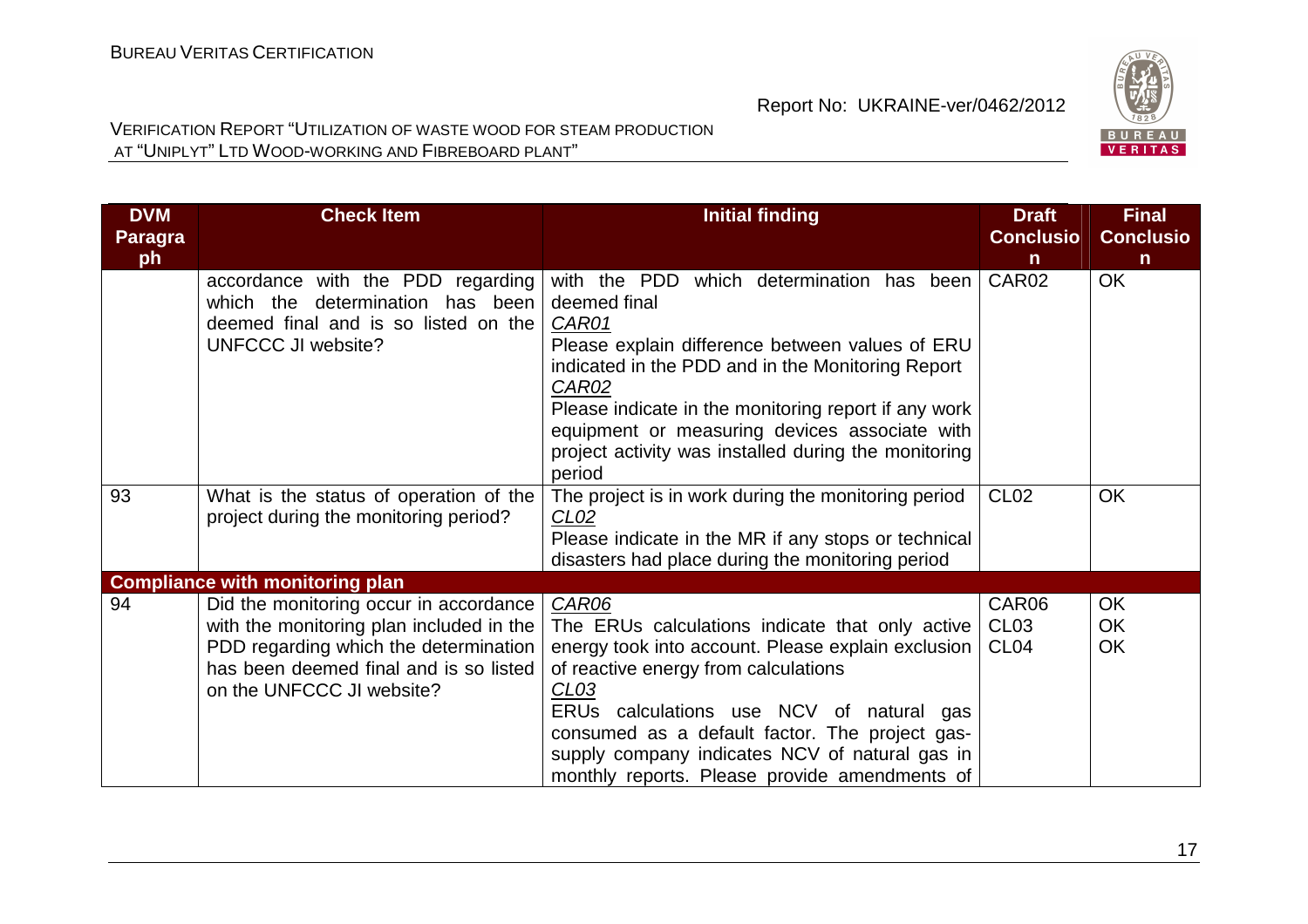

| <b>DVM</b><br><b>Paragra</b> | <b>Check Item</b>                                                                                                                                                                                                                                                                                                                                                       | <b>Initial finding</b>                                                                                                                                                                                                                                   | <b>Draft</b><br><b>Conclusio</b> | <b>Final</b><br><b>Conclusio</b> |
|------------------------------|-------------------------------------------------------------------------------------------------------------------------------------------------------------------------------------------------------------------------------------------------------------------------------------------------------------------------------------------------------------------------|----------------------------------------------------------------------------------------------------------------------------------------------------------------------------------------------------------------------------------------------------------|----------------------------------|----------------------------------|
| ph                           |                                                                                                                                                                                                                                                                                                                                                                         |                                                                                                                                                                                                                                                          | $\mathsf{n}$                     | $\mathsf{n}$                     |
|                              |                                                                                                                                                                                                                                                                                                                                                                         | monitoring plan or explain matters of NCV<br>CL <sub>04</sub><br>The Vynke boiler house monthly reports indicate<br>that the part of produced heat is used for boiler<br>house own needs. Please explain exclusion of this<br>heat from ERUs calculation |                                  |                                  |
| 95(a)                        | For calculating the emission reductions<br>or enhancements of net removals, were<br>key factors, e.g. those listed in 23 (b)<br>(i)-(vii) above, influencing the baseline<br>emissions or net removals and the<br>activity level of the project and the<br>emissions or removals as well as risks<br>associated with the project taken into<br>account, as appropriate? | The influencing the baseline emissions and project<br>activity level key factors, as well as risk associated<br>with the project are taken into account                                                                                                  | <b>OK</b>                        | <b>OK</b>                        |
| 95(b)                        | Are data sources used for calculating<br>emission reductions or enhancements<br>of net removals clearly identified,<br>reliable and transparent?                                                                                                                                                                                                                        | The data sources are used for calculating<br>emission reductions are clearly identified, reliable<br>and transparent                                                                                                                                     | <b>OK</b>                        | <b>OK</b>                        |
| 95(c)                        | Are emission factors, including default<br>emission factors, if used for calculating<br>emission<br>reductions<br>the.<br>or<br>enhancements<br>of<br>net<br>removals,<br>selected<br>carefully<br>balancing<br>by                                                                                                                                                      | <b>CAR03</b><br>Please<br>carbon<br>provide<br>emission<br>factors,<br>mentioned in the ERUs calculations, in line with<br>"National GHG inventory report" or explain your<br>statements                                                                 | CAR03                            | <b>OK</b>                        |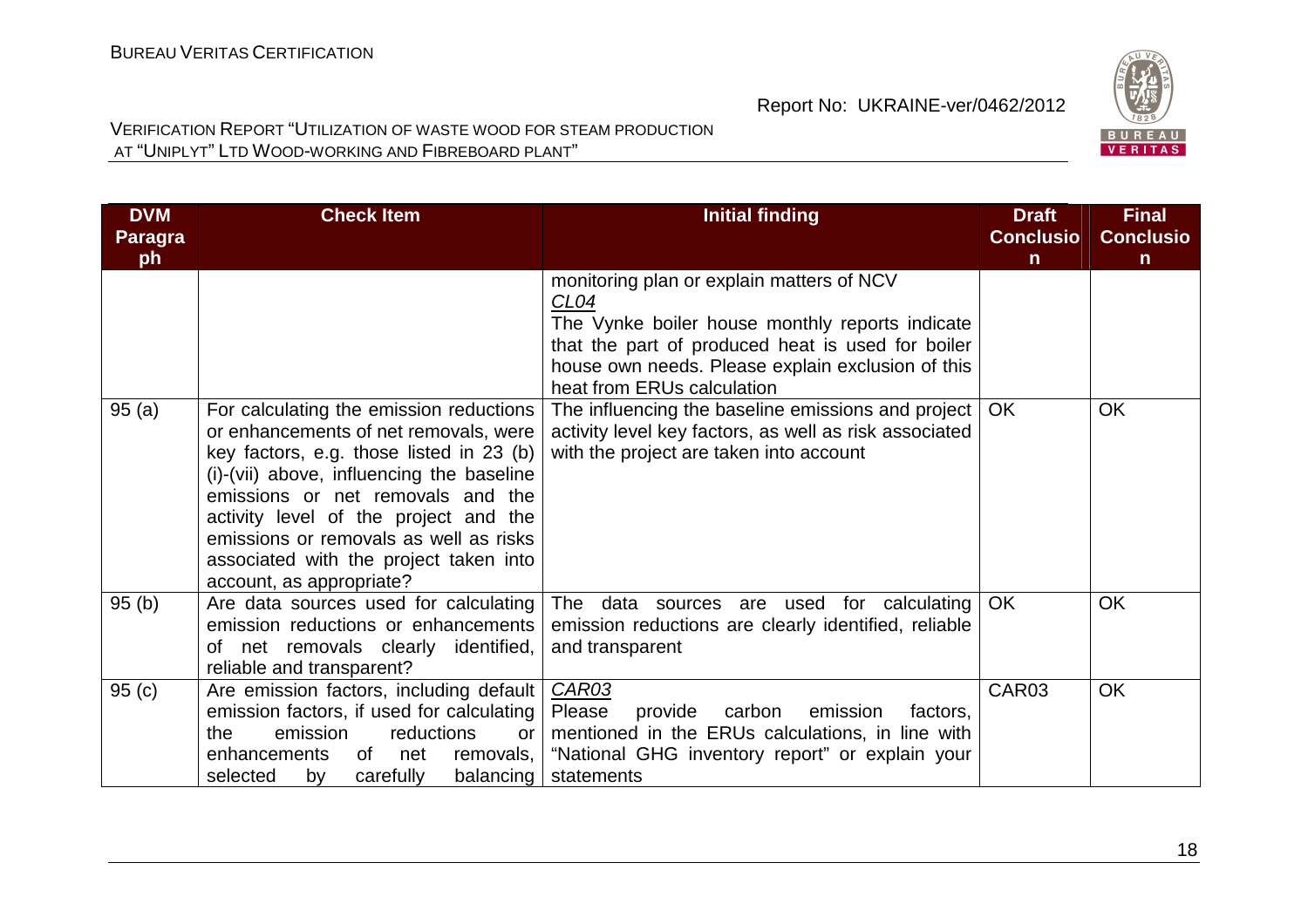

| <b>DVM</b><br><b>Paragra</b> | <b>Check Item</b>                                                                                                                                                                                                                                                                                                                | <b>Initial finding</b>                                                                                                                              | <b>Draft</b><br><b>Conclusio</b> | <b>Final</b><br><b>Conclusio</b> |
|------------------------------|----------------------------------------------------------------------------------------------------------------------------------------------------------------------------------------------------------------------------------------------------------------------------------------------------------------------------------|-----------------------------------------------------------------------------------------------------------------------------------------------------|----------------------------------|----------------------------------|
| ph                           |                                                                                                                                                                                                                                                                                                                                  |                                                                                                                                                     | $\mathsf{n}$                     | $\mathsf{n}$                     |
|                              | accuracy and reasonableness, and<br>appropriately justified of the choice?                                                                                                                                                                                                                                                       |                                                                                                                                                     |                                  |                                  |
| 95(d)                        | the<br>calculation of<br>emission<br>ls l<br>reductions or enhancements of net<br>removals based<br>conservative<br>on<br>assumptions and the most plausible<br>scenarios in a transparent manner?                                                                                                                               | The calculations of emission reductions are based<br>on conservative assumptions and the most<br>plausible future scenarios in a transparent manner | OK.                              | <b>OK</b>                        |
|                              | Applicable to JI SSC projects only                                                                                                                                                                                                                                                                                               |                                                                                                                                                     |                                  |                                  |
| 96                           | Is the relevant threshold to be classified<br>as JI SSC project not exceeded during<br>the monitoring period on an annual<br>average basis?<br>If the threshold is exceeded, is the<br>maximum emission reduction level<br>estimated in the PDD for the JI SSC<br>project or the bundle for the monitoring<br>period determined? | Not applicable                                                                                                                                      | <b>Not</b><br>applicable         | <b>Not</b><br>applicable         |
|                              | Applicable to bundled JI SSC projects only                                                                                                                                                                                                                                                                                       |                                                                                                                                                     |                                  |                                  |
| 97(a)                        | Has the composition of the bundle not<br>changed from that is stated in F-JI-<br><b>SSCBUNDLE?</b>                                                                                                                                                                                                                               | Not applicable                                                                                                                                      | <b>Not</b><br>applicable         | <b>Not</b><br>applicable         |
| 97(b)                        | If the determination was conducted on<br>the basis of an overall monitoring plan,<br>have the project participants submitted                                                                                                                                                                                                     | Not applicable                                                                                                                                      | <b>Not</b><br>applicable         | <b>Not</b><br>applicable         |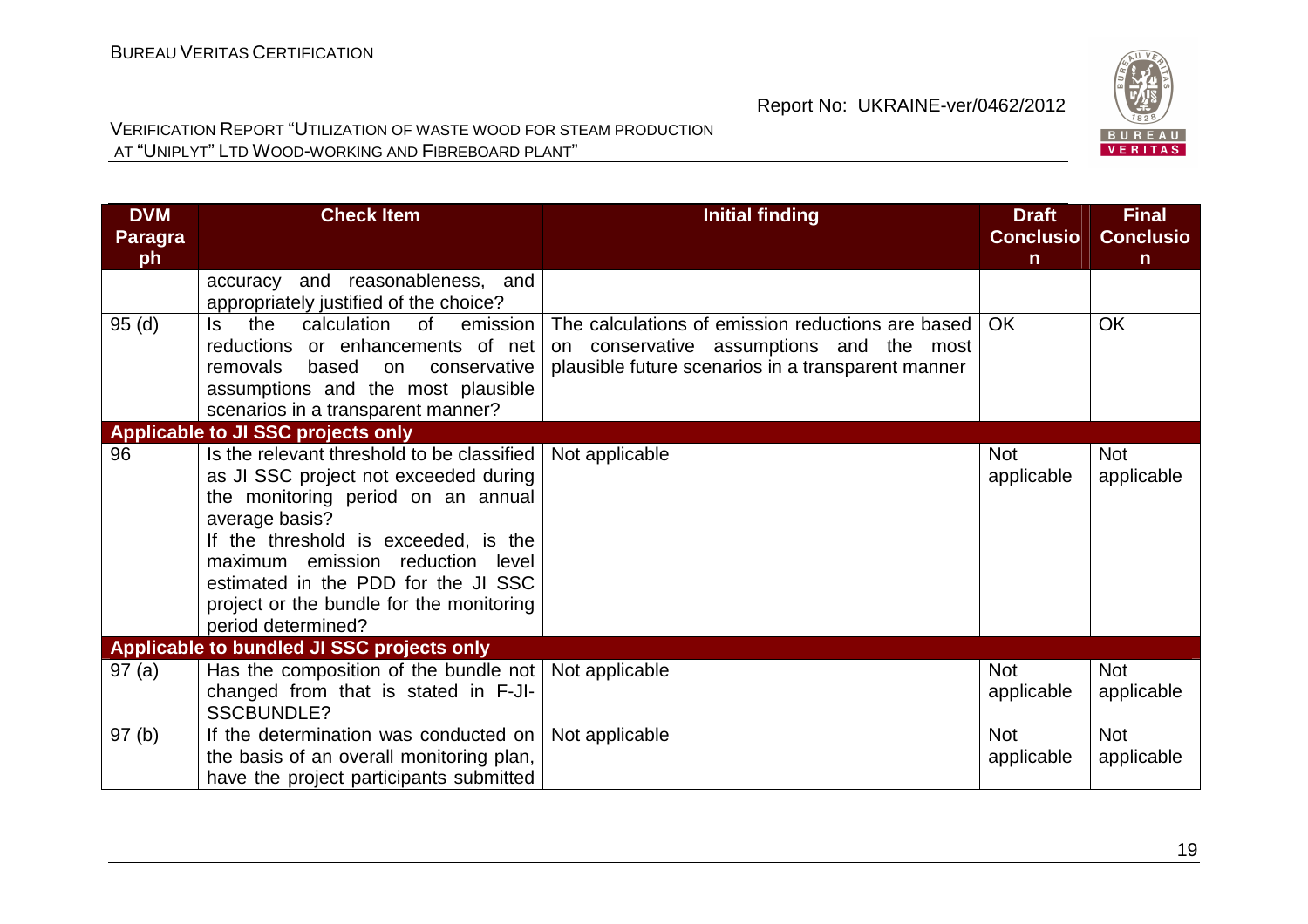

| <b>DVM</b><br><b>Paragra</b> | <b>Check Item</b>                                                                                                                                                                                                                                                                                                                               | <b>Initial finding</b>                                                                                                                               | <b>Draft</b><br><b>Conclusio</b> | <b>Final</b><br><b>Conclusio</b> |
|------------------------------|-------------------------------------------------------------------------------------------------------------------------------------------------------------------------------------------------------------------------------------------------------------------------------------------------------------------------------------------------|------------------------------------------------------------------------------------------------------------------------------------------------------|----------------------------------|----------------------------------|
| ph                           |                                                                                                                                                                                                                                                                                                                                                 |                                                                                                                                                      | $\mathsf{n}$                     | $\mathsf{n}$                     |
|                              | a common monitoring report?                                                                                                                                                                                                                                                                                                                     |                                                                                                                                                      |                                  |                                  |
| 98                           | If the monitoring is based on $a$<br>monitoring plan that provides for<br>overlapping monitoring periods, are the<br>monitoring periods per component of<br>the project clearly specified in the<br>monitoring report?<br>Do the monitoring periods not overlap<br>with those for which verifications were<br>already deemed final in the past? | Not applicable                                                                                                                                       | <b>Not</b><br>applicable         | <b>Not</b><br>applicable         |
|                              | <b>Revision of monitoring plan</b>                                                                                                                                                                                                                                                                                                              |                                                                                                                                                      |                                  |                                  |
|                              | Applicable only if monitoring plan is revised by project participant                                                                                                                                                                                                                                                                            |                                                                                                                                                      |                                  |                                  |
| 99(a)                        | appropriate<br>justification for<br>the<br>proposed revision?                                                                                                                                                                                                                                                                                   | Did the project participants provide an The project participants didn't provide revisions of OK<br>monitoring plan during proposed monitoring period |                                  | <b>OK</b>                        |
| 99(b)                        | Does the proposed revision improve<br>the accuracy and/or applicability of<br>information collected compared to the<br>original<br>monitoring plan without<br>changing conformity with the relevant<br>and<br>regulations<br>for<br>rules<br>the<br>establishment of monitoring plans?                                                          | See section 99(a) of this protocol                                                                                                                   | <b>OK</b>                        | <b>OK</b>                        |
| Data management              |                                                                                                                                                                                                                                                                                                                                                 |                                                                                                                                                      |                                  |                                  |
| 101 $(a)$                    | Is the implementation of data collection   CAR04                                                                                                                                                                                                                                                                                                |                                                                                                                                                      | CAR04                            | <b>OK</b>                        |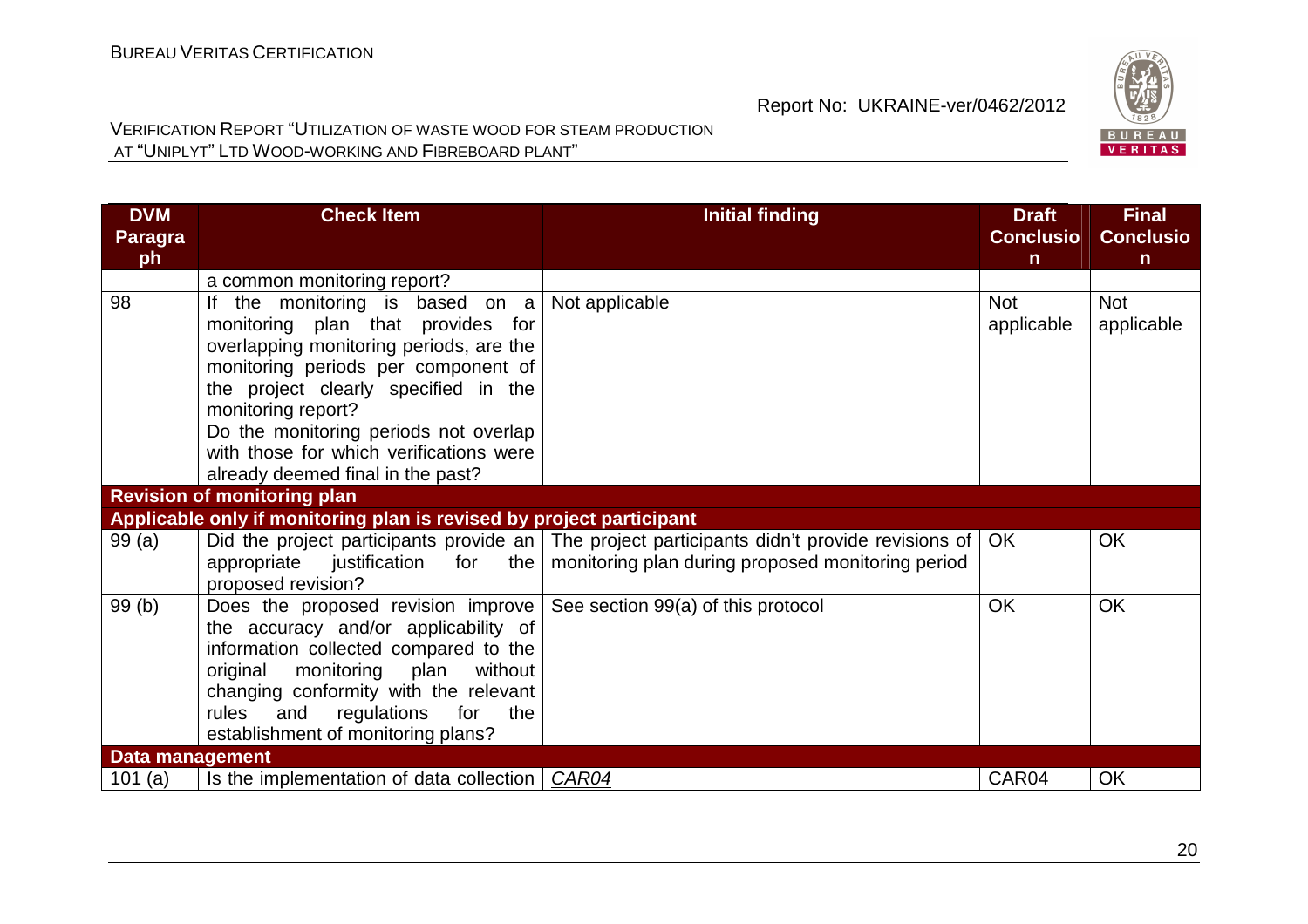

| <b>DVM</b><br><b>Paragra</b> | <b>Check Item</b>                                                                                                                       | <b>Initial finding</b>                                                                                                                                                                                                               | <b>Draft</b><br><b>Conclusio</b> | <b>Final</b><br><b>Conclusio</b> |
|------------------------------|-----------------------------------------------------------------------------------------------------------------------------------------|--------------------------------------------------------------------------------------------------------------------------------------------------------------------------------------------------------------------------------------|----------------------------------|----------------------------------|
| ph                           |                                                                                                                                         |                                                                                                                                                                                                                                      | $\mathsf{n}$                     | $\mathsf{n}$                     |
|                              | with the<br>procedures in accordance<br>monitoring plan, including the quality<br>control<br>and<br>quality<br>assurance<br>procedures? | Please clarify in the section 3.4 of the monitoring<br>report biomass transportation procedure with<br>clarification of average distance from biomass<br>suppliers, tracks capacity metering and account of<br>accepted biomass      |                                  |                                  |
| 101(b)                       | Is the function of the<br>monitoring<br>calibration<br>equipment, including<br>its<br>status, in order?                                 | The function of monitoring equipment is in order.<br>Metering equipment is in calibration interval.<br>CL <sub>05</sub><br>Please clarify how project metering scheme was<br>changed comparing with determined PDD                   | <b>CL05</b>                      | <b>OK</b>                        |
| 101 (c)                      | Are the evidence and records used for<br>monitoring<br>maintained<br>in<br>the<br>a<br>traceable manner?                                | The evidences and records used<br>for the<br>monitoring are maintained in a traceable manner                                                                                                                                         | <b>OK</b>                        | <b>OK</b>                        |
| $101$ (d)                    | Is the data collection and management<br>system for the project in accordance<br>with the monitoring plan?                              | CAR05<br>Please note in the section D.3 of the MR that the<br>data monitored and required for ERUs calculation<br>will be kept two years after the last ERUs transfer<br>with reference on relevant order issued by<br>"Uniplyt" LLC | CAR05                            | <b>OK</b>                        |
|                              | Verification regarding programmes of activities (additional elements for assessment)                                                    |                                                                                                                                                                                                                                      |                                  |                                  |
| 102                          | Is any JPA that has not been added to                                                                                                   | Not applicable                                                                                                                                                                                                                       | <b>Not</b>                       | <b>Not</b>                       |
|                              | the JI PoA not verified?                                                                                                                |                                                                                                                                                                                                                                      | applicable                       | applicable                       |
| 103                          | the verification<br>the<br>based<br>on<br>Is .<br>monitoring reports of all JPAs to be                                                  | Not applicable                                                                                                                                                                                                                       | <b>Not</b><br>applicable         | <b>Not</b><br>applicable         |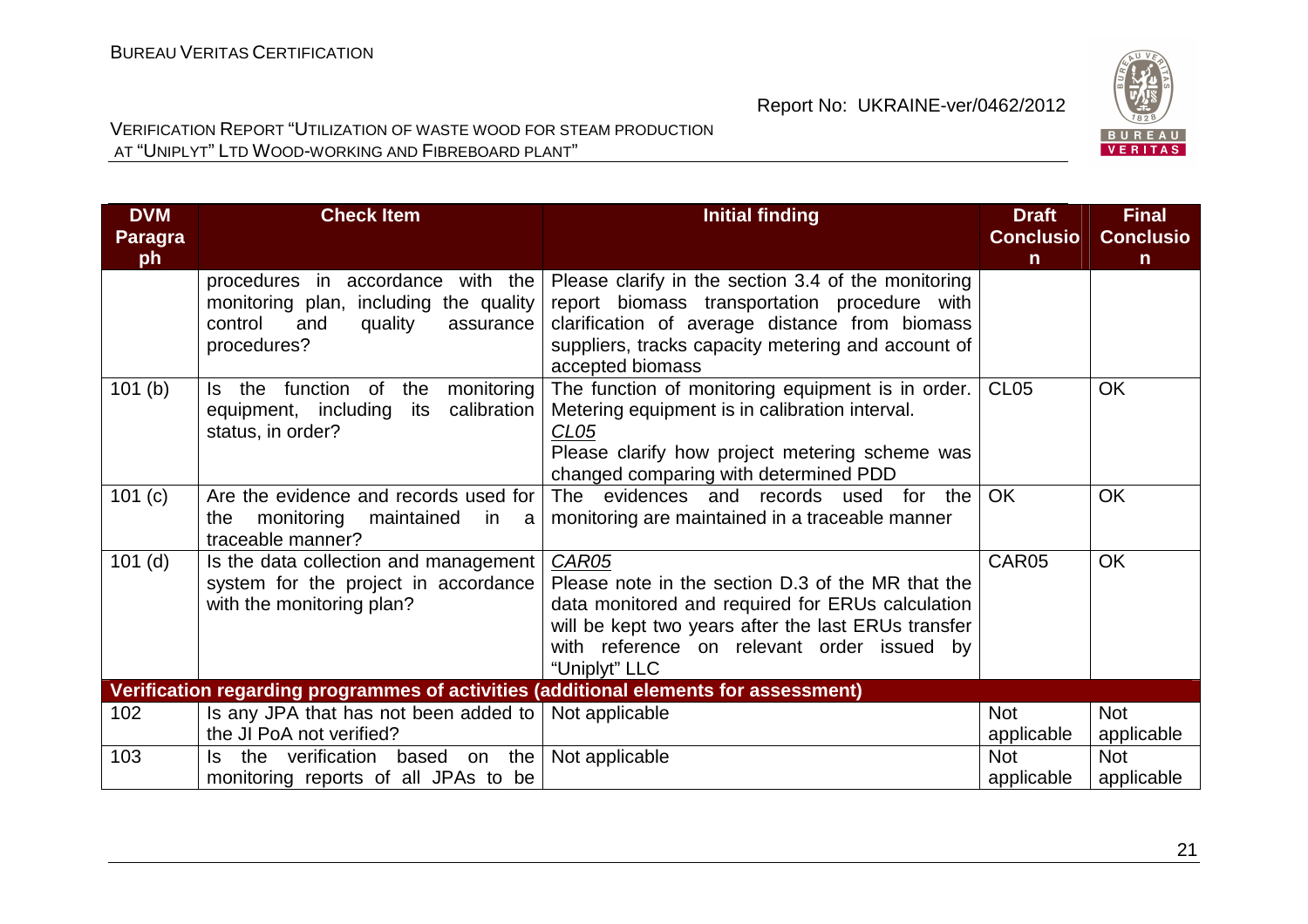

| <b>DVM</b><br><b>Paragra</b><br>ph | <b>Check Item</b>                                                                                                                                                                                                                                                                                                                                                                                                                                  | <b>Initial finding</b> | <b>Draft</b><br><b>Conclusio</b><br>$\mathsf{n}$ | <b>Final</b><br><b>Conclusio</b><br>$\mathsf{n}$ |
|------------------------------------|----------------------------------------------------------------------------------------------------------------------------------------------------------------------------------------------------------------------------------------------------------------------------------------------------------------------------------------------------------------------------------------------------------------------------------------------------|------------------------|--------------------------------------------------|--------------------------------------------------|
|                                    | verified?                                                                                                                                                                                                                                                                                                                                                                                                                                          |                        |                                                  |                                                  |
| 103                                | Does the verification ensure<br>the<br>accuracy and conservativeness of the<br>emission reductions or enhancements<br>of removals generated by each JPA?                                                                                                                                                                                                                                                                                           | Not applicable         | <b>Not</b><br>applicable                         | <b>Not</b><br>applicable                         |
| 104                                | Does the monitoring period not overlap<br>with previous monitoring periods?                                                                                                                                                                                                                                                                                                                                                                        | Not applicable         | <b>Not</b><br>applicable                         | <b>Not</b><br>applicable                         |
| 105                                | If the AIE learns of an erroneously<br>included JPA, has the AIE informed the<br>JISC of its findings in writing?                                                                                                                                                                                                                                                                                                                                  | Not applicable         | <b>Not</b><br>applicable                         | <b>Not</b><br>applicable                         |
|                                    | Applicable to sample-based approach only                                                                                                                                                                                                                                                                                                                                                                                                           |                        |                                                  |                                                  |
| 106                                | Does the sampling plan prepared by<br>the AIE:<br>(a) Describe its sample selection,<br>taking into<br>account that:<br>(i) For each verification that uses a<br>sample-based approach, the sample<br>shall<br>be<br>selection<br>sufficiently<br>representative of the JPAs in the JI<br>PoA such extrapolation to all JPAs<br>identified for that verification is<br>reasonable, taking<br>into account<br>differences among the characteristics | Not applicable         | <b>Not</b><br>applicable                         | <b>Not</b><br>applicable                         |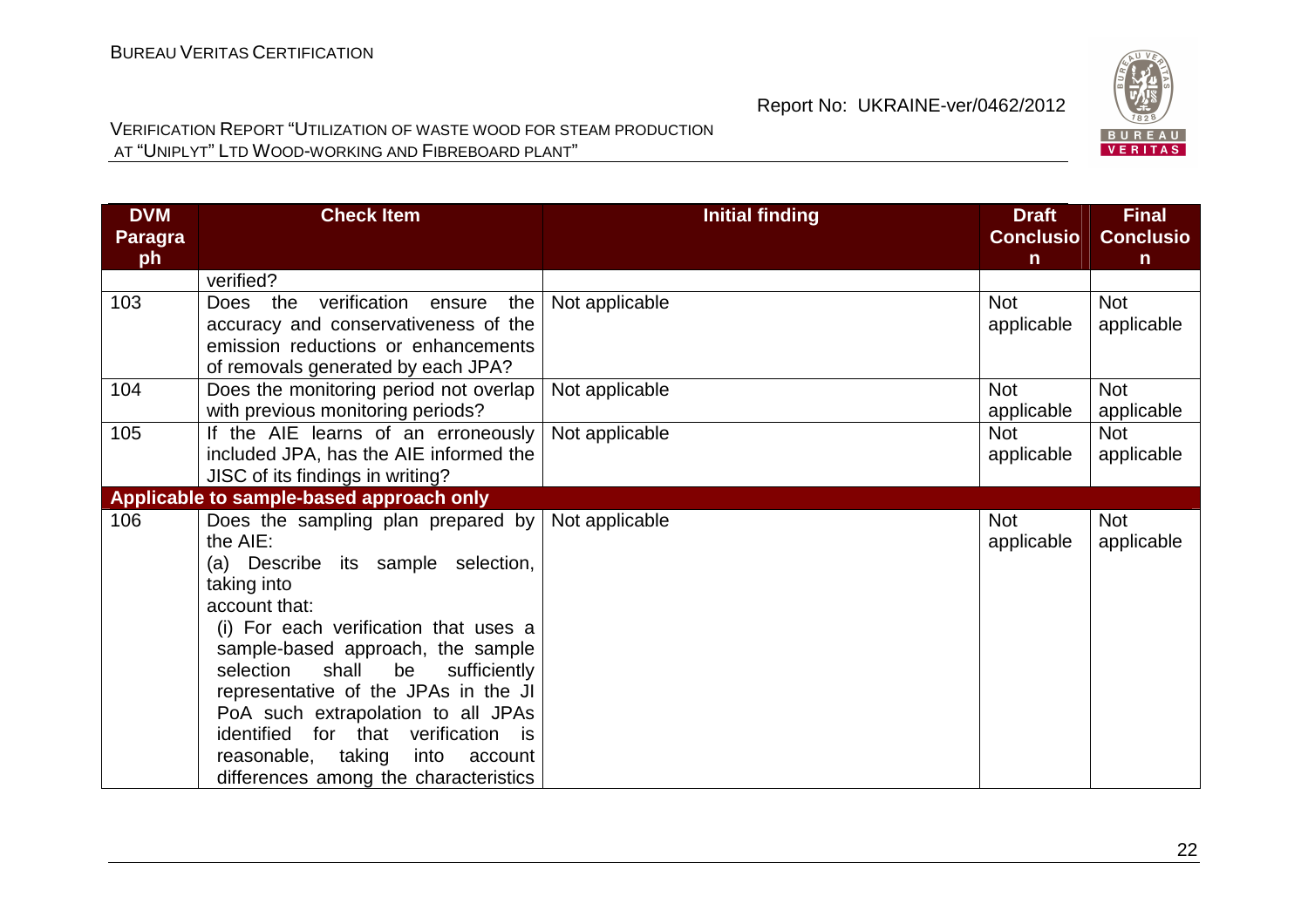

| <b>DVM</b><br><b>Paragra</b><br>ph | <b>Check Item</b>                                                                                                                                                                                                                                                                                                                                                                                                                                                              | <b>Initial finding</b> | <b>Draft</b><br><b>Conclusio</b><br>$\mathsf{n}$ | <b>Final</b><br><b>Conclusio</b><br>$\mathsf{n}$ |
|------------------------------------|--------------------------------------------------------------------------------------------------------------------------------------------------------------------------------------------------------------------------------------------------------------------------------------------------------------------------------------------------------------------------------------------------------------------------------------------------------------------------------|------------------------|--------------------------------------------------|--------------------------------------------------|
|                                    | of JPAs, such as:<br>- The types of JPAs;<br>- The complexity of the applicable<br>technologies and/or measures used;<br>- The geographical location of each<br>JPA;<br>- The amounts of expected emission<br>reductions of the JPAs being<br>verified;<br>- The number of JPAs for which<br>emission reductions are being<br>verified:<br>- The length of monitoring periods of<br>the JPAs being verified; and<br>- The samples selected for prior<br>verifications, if any? |                        |                                                  |                                                  |
| 107                                | Is the sampling plan ready for<br>publication through the secretariat<br>along with the verification report and<br>supporting documentation?                                                                                                                                                                                                                                                                                                                                   | Not applicable         | <b>Not</b><br>applicable                         | <b>Not</b><br>applicable                         |
| 108                                | Has the AIE made site inspections of at $ $<br>least the square root of the number of<br>total JPAs, rounded to the upper whole<br>number? If the AIE makes no site                                                                                                                                                                                                                                                                                                            | Not applicable         | <b>Not</b><br>applicable                         | <b>Not</b><br>applicable                         |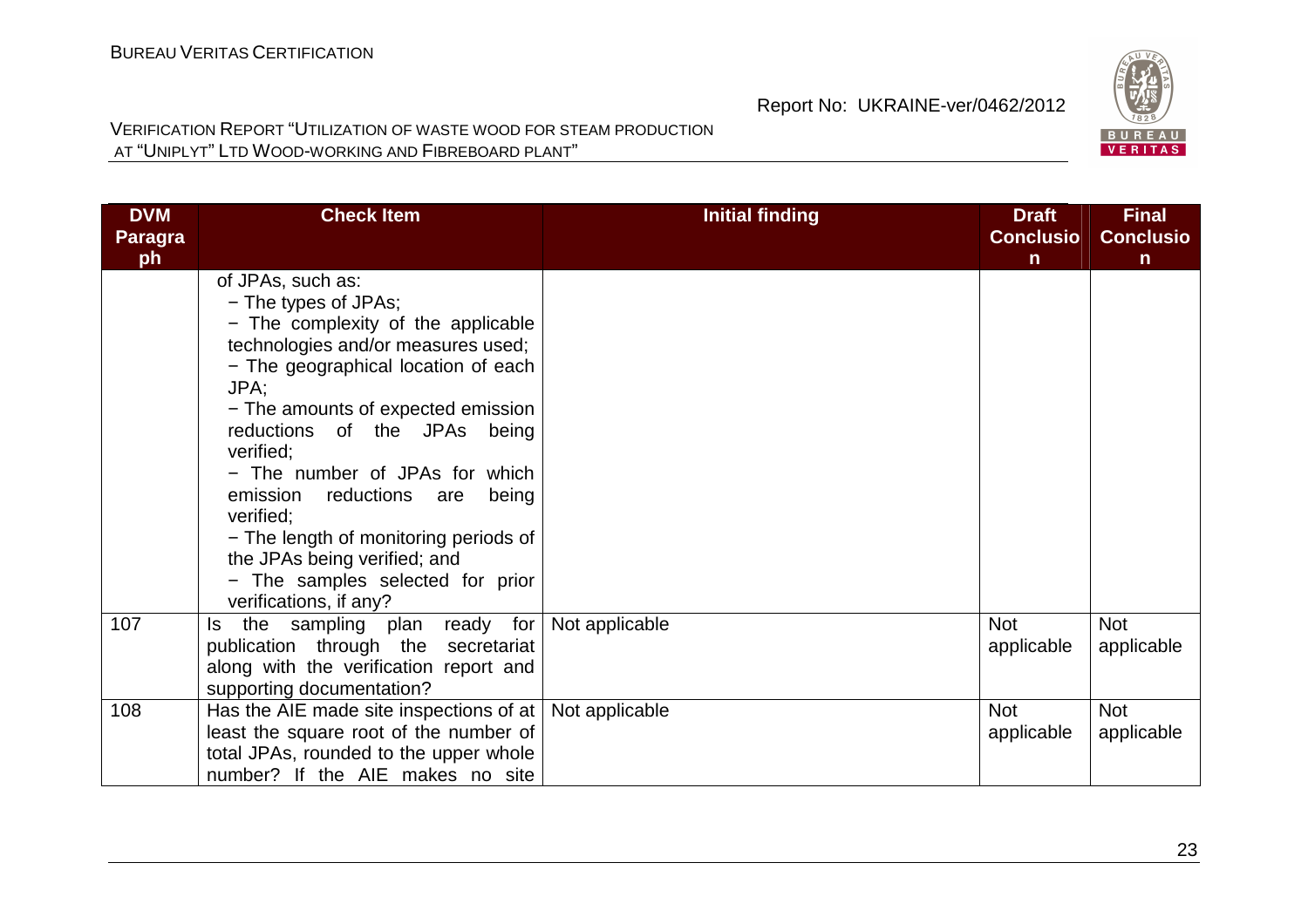

#### VERIFICATION REPORT "UTILIZATION OF WASTE WOOD FOR STEAM PRODUCTIONAT "UNIPLYT" <sup>L</sup>TD WOOD-WORKING AND FIBREBOARD PLANT"

| <b>DVM</b><br>Paragra<br>ph | <b>Check Item</b>                                                                                                                                                                                                      | <b>Initial finding</b> | <b>Draft</b><br><b>Conclusio</b><br>n | <b>Final</b><br><b>Conclusio</b><br>$\mathsf{n}$ |
|-----------------------------|------------------------------------------------------------------------------------------------------------------------------------------------------------------------------------------------------------------------|------------------------|---------------------------------------|--------------------------------------------------|
|                             | inspections or fewer site inspections<br>than the square root of the number of<br>total JPAs, rounded to the upper whole<br>number, then does the AIE provide a<br>explanation<br>reasonable<br>and<br>justification?  |                        |                                       |                                                  |
| 109                         | Is the sampling plan available for<br>submission to the secretariat for the<br>JISC ex ante assessment? (Optional)                                                                                                     | Not applicable         | Not<br>applicable                     | <b>Not</b><br>applicable                         |
| 110                         | If the AIE learns of a fraudulently<br>included JPA, a fraudulently monitored<br>JPA or an inflated number of emission<br>reductions claimed in a JI PoA, has the<br>AIE informed the JISC of the fraud in<br>writing? | Not applicable         | Not<br>applicable                     | <b>Not</b><br>applicable                         |

#### **Table 2 Resolution of Corrective Action and Clarification Requests**

| Draft report clarification and corrective action Ref. to<br>requests by verification team                            | checklist<br>question<br>in table 1 | Summary of project participant response                                        | Verification team conclusion                        |
|----------------------------------------------------------------------------------------------------------------------|-------------------------------------|--------------------------------------------------------------------------------|-----------------------------------------------------|
| <b>CAR01</b><br>Please explain difference between values of ERU<br>indicated in the PDD and in the Monitoring Report | -92                                 | The comparison analysis has been added in<br>Section 1.2 of Monitoring Report. | Closed based on project developer<br>clarifications |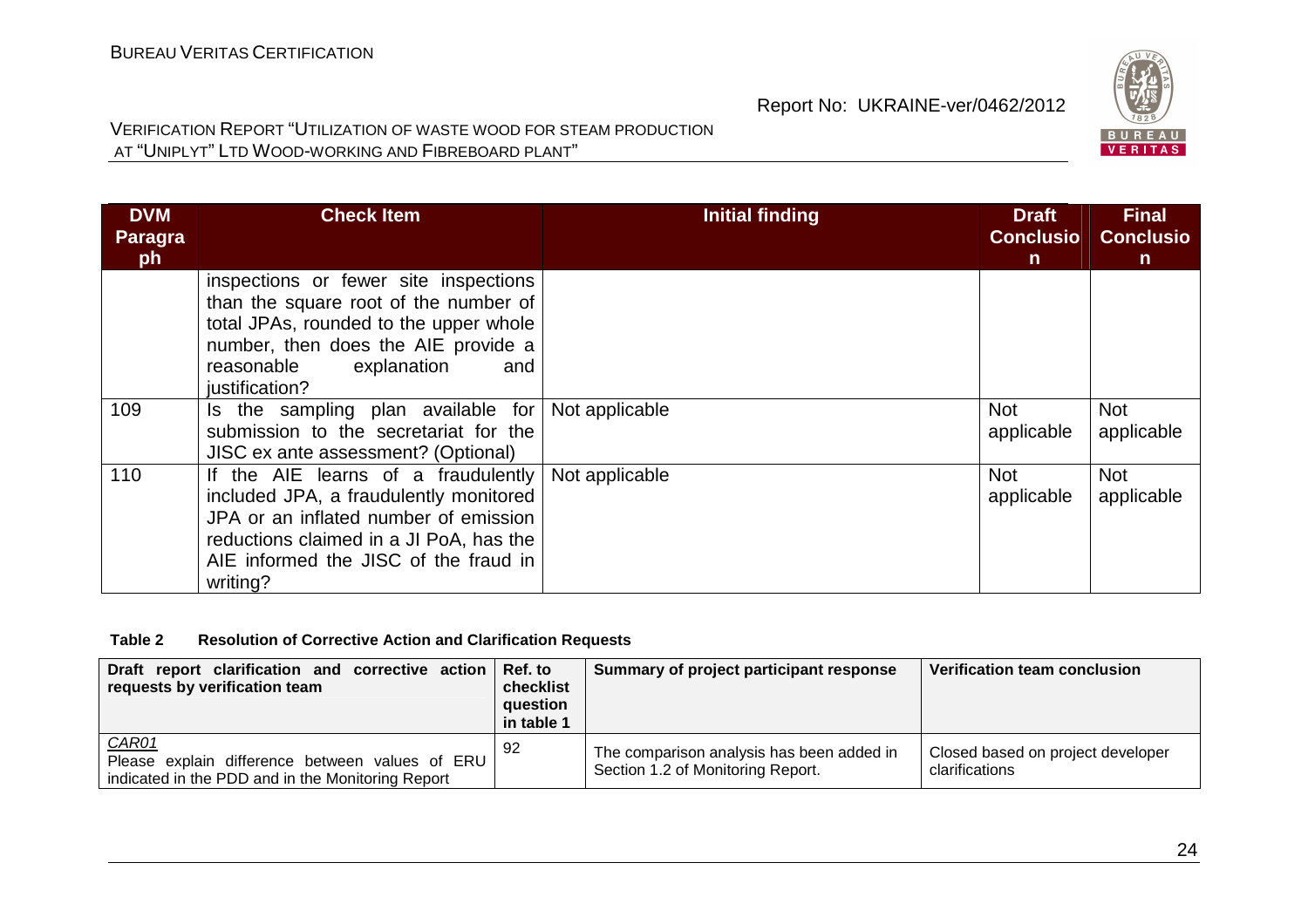

| CAR02<br>Please indicate in the monitoring report if any work<br>equipment or measuring devices associate with project<br>activity was installed during the monitoring period                                                                     | 92     | The appropriate information has been added<br>to monitoring report (Section 1). The Order<br>which confirms absence of any additional<br>equipment and/or instruments implementation<br>in frames of JI project activity has been issued<br>by the enterprise. | The issue is closed           |
|---------------------------------------------------------------------------------------------------------------------------------------------------------------------------------------------------------------------------------------------------|--------|----------------------------------------------------------------------------------------------------------------------------------------------------------------------------------------------------------------------------------------------------------------|-------------------------------|
| CAR03<br>Please provide carbon emission factors, mentioned in<br>the ERUs calculations, in line with "National GHG<br>inventory report" or explain your statements                                                                                | 95(c)  | Carbon emission factors used in calculation<br>are provided according to latest available<br>National GHG Inventory Report of Ukraine<br>1990-2010                                                                                                             | The issue is closed           |
| CAR04<br>Please clarify in the section 3.4 of the monitoring<br>transportation procedure<br>biomass<br>with<br>report<br>clarification of average distance from biomass<br>suppliers, tracks capacity metering and account of<br>accepted biomass | 101(a) | The description of transportation procedure<br>has been added in Section 3.4 of the<br>monitoring report.                                                                                                                                                      | The issue is closed           |
| CAR05<br>Please note in the section D.3 of the MR that the data<br>monitored and required for ERUs calculation will be<br>kept two years after the last ERUs transfer with<br>reference on relevant order issued by "Uniplyt" LLC                 | 101(d) | The appropriate statement has been added to<br>the Monitoring Plan and Monitoring Report.<br>The enterprise confirmed the storage period<br>of monitoring data by the appropriate Order.                                                                       | The issue is closed           |
| CL01<br>Please indicate name of British DFP in the Section 1.4<br>of the Monitoring Report                                                                                                                                                        | 90     | The name of British DFP has been<br>incorporated into the monitoring report for<br>consistency                                                                                                                                                                 | Closed based on MR amendments |
| CL <sub>02</sub><br>Please indicate in the MR if any stops or technical<br>disasters had place during the monitoring period                                                                                                                       | 93     | No stops and technical disasters occurred<br>during monitoring period. The detailed<br>spreadsheet of all stops of equipment<br>included in project boundary is added in<br>Section 1 for transparency.                                                        | The issue is closed           |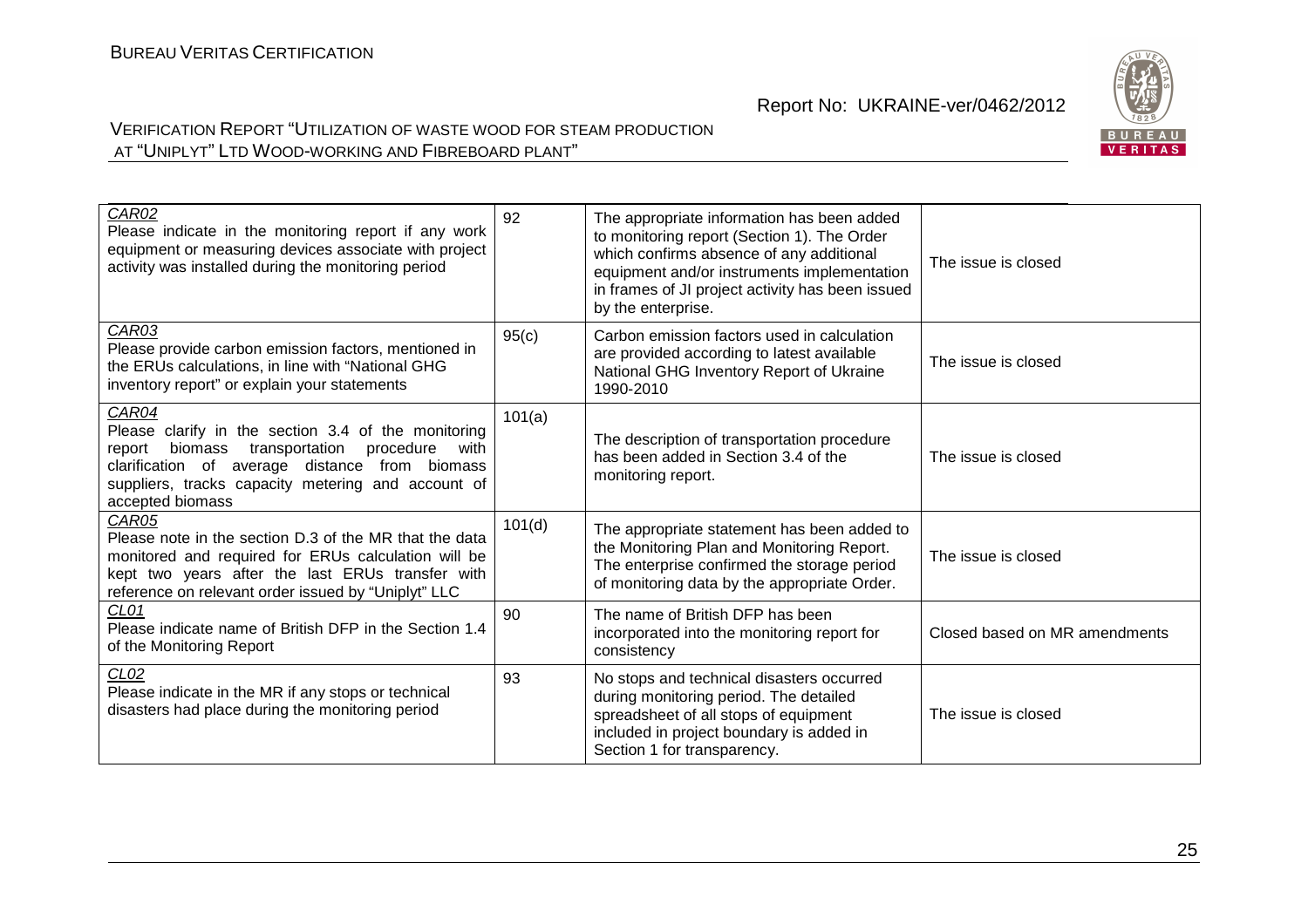

| CL <sub>03</sub><br>ERUs calculations use NCV of natural gas consumed<br>as a default factor. The project gas-supply company<br>indicates NCV of natural gas in monthly reports.<br>Please provide amendments of monitoring plan or<br>explain matters of NCV | 94     | Net calorific value of natural gas is received<br>from the official certificates of natural gas<br>supplier of the region. The sampling of<br>certificates has been provided to verification<br>team. The maximum value is taken for the<br>calculation to follow conservativeness<br>principle.                                                                                                                                                                                                                                                                                                                                          | The issue is closed |
|---------------------------------------------------------------------------------------------------------------------------------------------------------------------------------------------------------------------------------------------------------------|--------|-------------------------------------------------------------------------------------------------------------------------------------------------------------------------------------------------------------------------------------------------------------------------------------------------------------------------------------------------------------------------------------------------------------------------------------------------------------------------------------------------------------------------------------------------------------------------------------------------------------------------------------------|---------------------|
| CL04<br>The Vynke boiler house monthly reports indicate that<br>the part of produced heat is used for boiler house own<br>needs. Please explain exclusion of this heat from<br><b>ERUs calculation</b>                                                        | 94     | The exclusion of heat for Vyncke boiler house<br>own needs has been made due to<br>consideration of equivalent baseline and<br>project scenario output product (heat). In<br>baseline scenario only produced heat used for<br>production purposes is considered so in<br>project scenario the same heat should be<br>considered. Own needs of gas fired boiler<br>house that would provide heat in the absence<br>of project activity as well as own needs of<br>biomass boiler house are excluded which<br>provide equivalent comparable amounts of<br>useful heat produced by boiler houses for<br>both baseline and project scenarios. | The issue is closed |
| CL05<br>Please clarify how project metering scheme was<br>changed comparing with determined PDD                                                                                                                                                               | 101(b) | Section 3.4 has been supplemented with<br>appropriate clarification.                                                                                                                                                                                                                                                                                                                                                                                                                                                                                                                                                                      | The issue is closed |